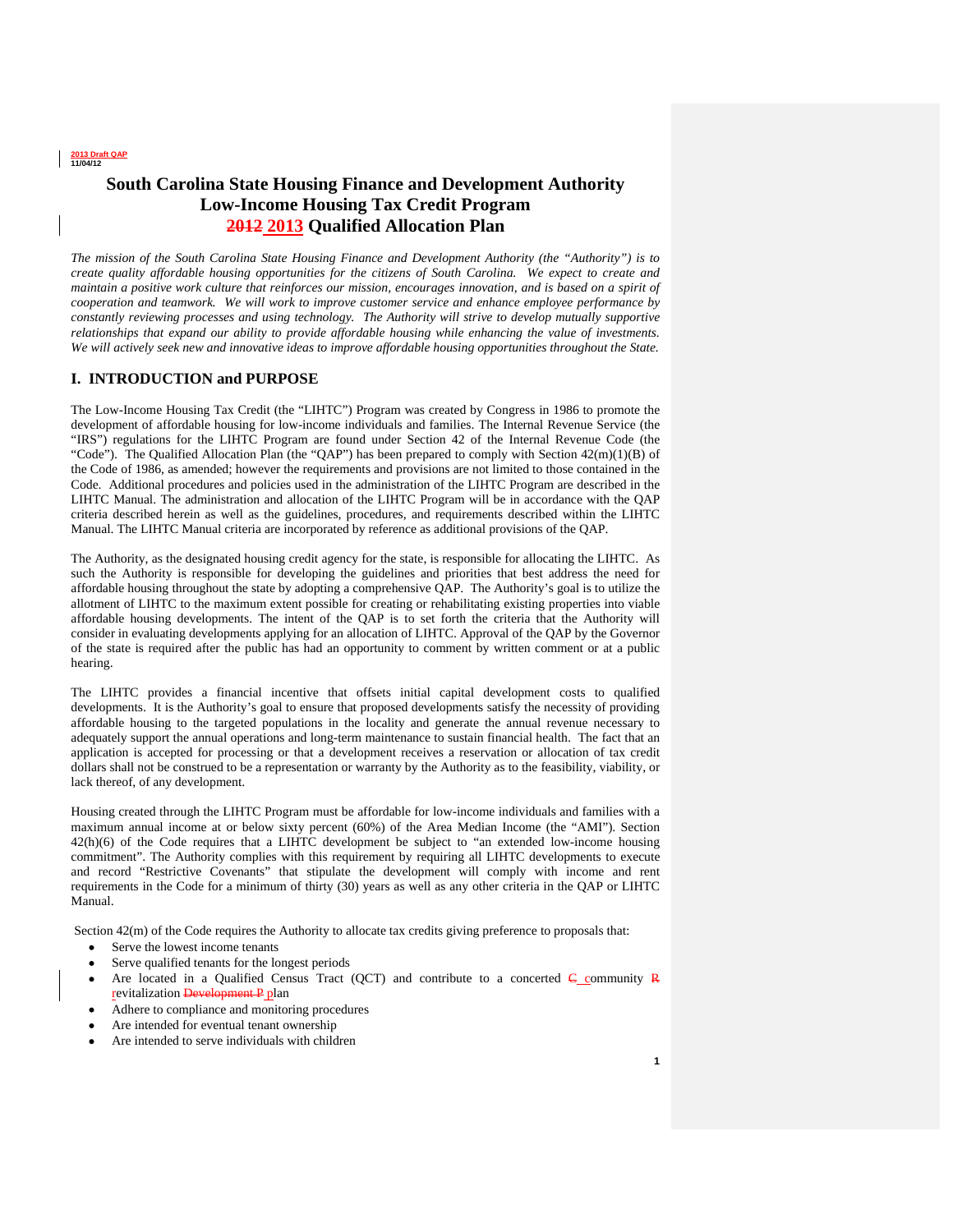- Give preference to those on public housing waiting lists
- Are energy efficient
- Have a historic nature

The following criteria will also be considered in the selection process:

- Site Criteria
- Location Characteristics
- Financial Characteristics
- Development Characteristics
- Targeting Characteristics
- Applicant/Development Team Characteristics

The Authority's website contains general and historical information concerning the LIHTC Program under the Housing Partners, Tax Credit section. The Authority's web address is: www.schousing.com. From time to time, the Authority may post bulletins or public notices to the tax credit web page in response to questions and requested clarifications submitted regarding the LIHTC Program. It is the applicant's responsibility to check the web page for updates. The web page provides a list of past LIHTC allocations and existing developments. LIHTC Program information may also be obtained by calling Laura Nicholson at (803) 896-9190, emailing laura.nicholson@schousing.com, faxing (803) 551-4925, or writing SCSHFDA, LIHTC Program, 300-C Outlet Pointe Blvd., Columbia, SC 29210.

# **II. THRESHOLD PARTICIPATION CRITERIA**

#### **1. Development Experience:**

In order to participate in the LIHTC program either the developer(s), general partner(s) in a limited partnership or the managing member(s) of a limited liability company must have experience between January 1, 2006 and February 1, 2013, in one LIHTC development or other successful multifamily rental development of at least seventy-two (72) units or two (2) developments of at least thirty-six units each. Experience in one LIHTC development or other successful multifamily rental development of at least seventy-two (72) units means coordinating the development team in planning, financing and constructing a development through the receipt of Certificates of Occupancy and reaching stabilized occupancy. All developers, general partners or managing members must complete a Previous Participation Certificate (see **Exhibit K**). For developments awarded LIHTCs in which the developer(s), general partner(s) in a limited partnership or the managing member(s) of a limited liability company do not have previous LIHTC experience, the Authority will require that a management company with previous successful LIHTC management experience be hired for a minimum of two (2) years.

Any application submitted by developers, general partners, or managing members who from January 1, 2006 2002 through February 1, 2013 March 1,2012 have been removed, debarred, or asked to voluntarily withdraw from a LIHTC partnership and/or have ever returned an entire allocation of LIHTC in South Carolina, other than for reasons beyond their control acceptable to the Authority, is ineligible to participate in South Carolina's LIHTC program.

Any application submitted by developers, general partners, or managing members who have been disqualified from participating in any other state or other allocating agency's LIHTC Program within the past seven  $(7)$  $s$ ix  $(6)$  years, other than for reasons beyond their control acceptable to the Authority, is ineligible to participate in South Carolina's LIHTC program.

Any application submitted by developers, general partners, or managing members who have been reported to the IRS (Form 8823) for uncorrected non-compliance issues by the Authority or other allocating agency's LIHTC administrator, at the Authority's sole discretion, may be ineligible to participate in South Carolina's LIHTC program. The Authority's determination of noncompliance violations is not subject to interpretation, appeal, or final IRS resolution of non-compliance violation.

#### **2. Previous Year's Development Completion Status:**

All developers awarded  $2011$  2012 South Carolina tax credit development(s) must have closed the construction loan and purchased the land in order to submit an application in the  $\frac{2013}{2012}$  tax credit funding

**Formatted:** Strikethrough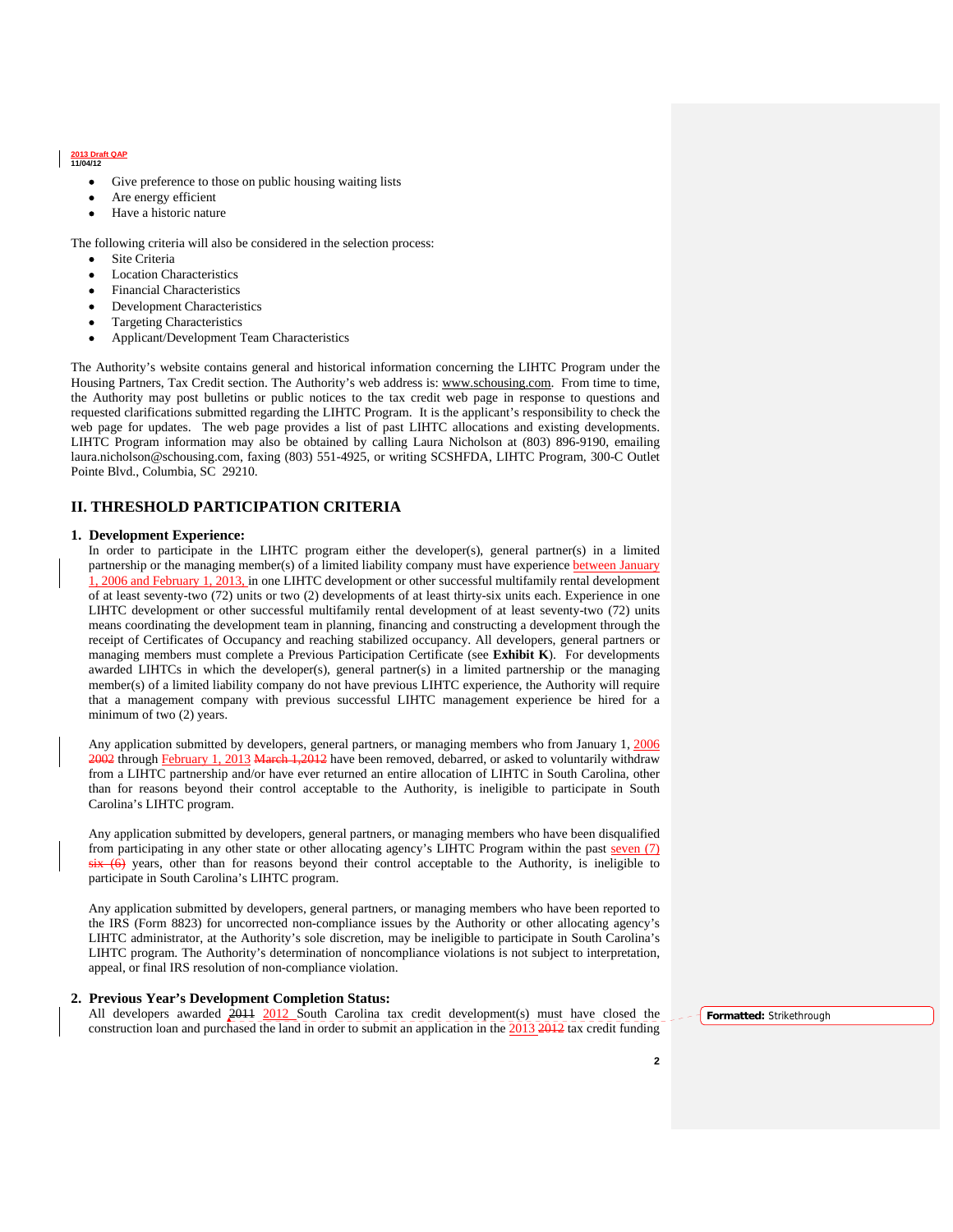cycle. Evidence of the construction loan closing and the recorded warranty or fee simple deed must be provided to the Authority not later than February 1, 2013 March 1, 2012.

#### **3. Financial Criteria:**

The Authority will assess the financial capacity of the applicant or applicant group (to include all entities and/or persons taking an ownership interest in the development and all guarantors) based on their financial statements. Entities and/or persons serving as guarantors must verify their guarantor capacity in writing. The Authority will accept financial statements audited, reviewed, or compiled by an independent certified public accountant (CPA). Only a balance sheet dated on or after December 31, 2011 2010 is required. The Authority will accept a compilation report with or without full note disclosures. If notes are omitted, supplementary schedules for all significant assets and liabilities may be required. Financial statements prepared in accordance with accounting principles generally accepted in the United State (U.S. GAAP) are preferred. Statements prepared on the income tax basis or cash basis must disclose that basis in the report. An applicant or applicant group must have a minimum net worth of \$3 \$5 million dollars and minimum unrestricted liquid assets of \$500,000 ten percent (10%) of the applicant's or applicant's group net worth. \$1 million dollars. The Authority defines liquid assets as cash, cash equivalents, and investments held in the name of the entity(s) and/or person(s) including cash in bank accounts, money market funds, U.S. Treasury bills, and equities traded on the New York Stock Exchange or NASDAQ. Certain cash and investments will not be considered liquid assets, including, but not limited to: 1) stock held in the applicant's own company or any closely held entity, 2) investments in retirement accounts, 3) cash or investments pledged as collateral for any liability, and 4) cash in property accounts including reserves. The liquidity requirement may also be met by a current irrevocable letter of credit, provided the supporting bank letter includes sufficient information as to the duration of and restrictions, if any, on the borrowing authority of the applicant. The letter of credit must remain in force from the date of the letter through construction loan closing. All liquid assets must be identified in the submitted financial statement. If no individual member of an applicant group meets the minimum financial requirements, then members may combine assets to meet the requirements by including a combining schedule in addition to their individual statements. The Authority reserves the right to verify information in the financial statements and all financial capacity statements made by applicants, lenders, accountants, and others, through phone calls and correspondence. If false statements are found to have been made at any point in time, all entities and/or person(s) associated with the application will be debarred from all Authority programs for three (3) years.

#### **4. City/County/Legislative Notification:**

Applicants are required to send a letter, not later than March  $1$ ,  $2013$ ,  $\frac{15}{12}$ ,  $22$ ,  $2012$  to the highest elected official of the locality (i.e. Mayor or County Administrator) and the State Representative and State Senator of where the development is to be located. Although not required, it is recommended that all letters be sent via certified mail with a signed return receipt. While the applicant is encouraged to provide additional information, the notification letter must include the following:

**a)** Contact information for the Applicant;

- **b)** Development information to include the following:
	- **1.** Type of construction- rehabilitation, new construction, adaptive reuse;
	- **2.** Total number of units,
	- **3.** Total Acreage of proposed site;
	- **4.** Tenant targeting- family, elderly, etc.;
	- **5.** Address of proposed site; and
- **c)** A statement offering to meet and discuss the proposed development with them.

#### **III. CRITERIA for APPLICATION REVIEW**

The Authority, at its sole discretion, may reject a site based on information submitted in the application package, the site review findings, or other information obtained that the Authority determines renders the site undesirable for a LIHTC development.

#### **Positive Site Characteristics:**

**a)** Points will be awarded as listed below for services located within one  $(1)$ , two  $(2)$ , or three  $(3)$  or four (4) miles as indicated by accessible public paved road, which are appropriate to the proposed tenant population. Distances should be measured using a computer based mapping system such as Google Maps or other similar distance calculating systems. Submitted area site plan must have 1/4 mile, 1/2 mile

**Formatted:** Strikethrough

#### **Formatted:** Strikethrough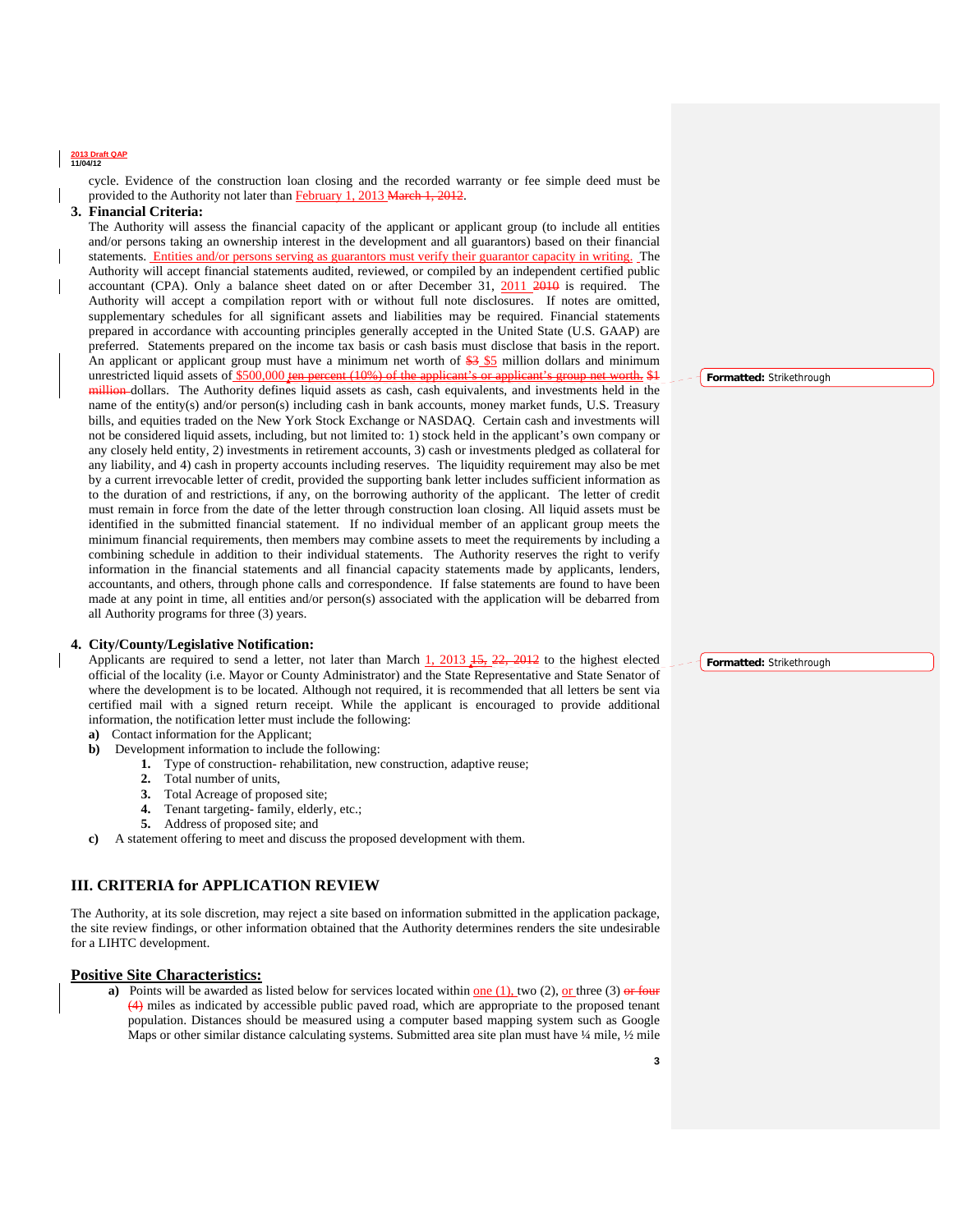

and 1 mile radius circles shown from center of proposed site. Color photographs of all services must be included with the application and copies of the application and the name of the service must be visible in the photograph. Applicants may include a maximum of one (1) primary and one (1) alternate positive site service of each service type for scoring purposes. All directions must be printed from the mapping system and included in the application for points to be awarded. **Directions that do not lead to the service, as stated in the directions provided with the Application, will not be awarded points.** Distances are subject to Authority verification and are GPS measured and odometer confirmed by third party site analyst from center of entrance into site to center of entrance into service location. Only one (1) of each service type will be counted for points. All positive site services must be open to the general public and operational at the time the Authority's site visit is made or points will not be awarded.

#### **The following service located within ONE (1) MILE of the development site will earn four (4) points:**

• Full Service Grocery Store (must operate with regular business hours selling a **full** range of  $\sim$ meats, produce, and dairy products) **Max. 4 pts** 

#### **The following services located within TWO (2) MILES of the development site earn three (3) points each:**

- Full Service Grocery Store (must be open and available to the general public and operate with during regular business hours selling a **full** range of meats, produce, and dairy products) Note: these points are not eligible if points were taken for stores within 1 mile.
- Pharmacy or Drug Store (must be open and available to the general public and operate with during regular business hours)
- **Convenience Store and Gas Station Max. 9 pts**

#### **At least four (4) of the The following services located within THREE (3) MILES of the development site earn two (2) points each:**

- Restaurant
- Entertainment Venues: museums, sports arenas, theaters, and cinemas.
- Retail Shopping Areas: malls or strip malls that have a minimum of four retail stores
- Doctor's Office (General Practitioners only not specialized practices), Emergency Clinics, Urgent Care Facilities, or Hospital (Facilities must be available to the general public and must not be exclusive)
- Public Schools- elementary, middle or high schools
- Fire Station (Volunteer Fire Station qualifies)
- Full Service Banks or Credit Unions (free standing ATMs do not qualify)
- Public Park or Playground or Recreation Center or Senior Activity Center. They must be open to the general public and available to the targeted tenant population. Playgrounds at churches, schools, or in other neighborhoods, and private gyms will not receive points.

| <u>The following services located with FOUR (4) MILES of the development site earn one (1) point</u> |                                                                                                  |  |  |
|------------------------------------------------------------------------------------------------------|--------------------------------------------------------------------------------------------------|--|--|
| each:                                                                                                |                                                                                                  |  |  |
|                                                                                                      | • Doctor's Office (General Practitioners only not specialized practices), Emergency Clinics,     |  |  |
|                                                                                                      | Urgent Care Facilities, or Hospital (Facilities must be available to the general public and must |  |  |
|                                                                                                      | not he evelucive)<br><u>not be exertisive</u> ,                                                  |  |  |

• Public Schools **Max. 2** 

**Max. 8 pts** 

•

**pts**

**b**) Sites should be relatively flat with negligible water runoff from adjacent properties. The development entrance(s) should be at or above access road grade. Topography of the site should be consistent with adjacent sites and buildings. Sites with large hills, mounds and/or berms, steep slopes, ridges and/or valleys should be avoided since these types of site characteristics can increase development costs. Criteria will be determined by a third party site reviewer. **2 pts**

**Formatted:** Right: -0.01", Bulleted + Level: 1 + Aligned at: 0.23" + Tab after: 0.48" + Indent at: 0.48"

**Formatted:** Indent: Left: 0.24", Bulleted + Level:  $1 +$  Aligned at:  $0.44" +$  Tab after: 0.69" + Indent at: 0.69", Tab stops: 0.49", List tab  $+$  Not at  $0.69"$ **Formatted:** Font: Not Bold, No underline

**Formatted:** Indent: Left: 0.69", First line: 0"

**Formatted:** Font: Bold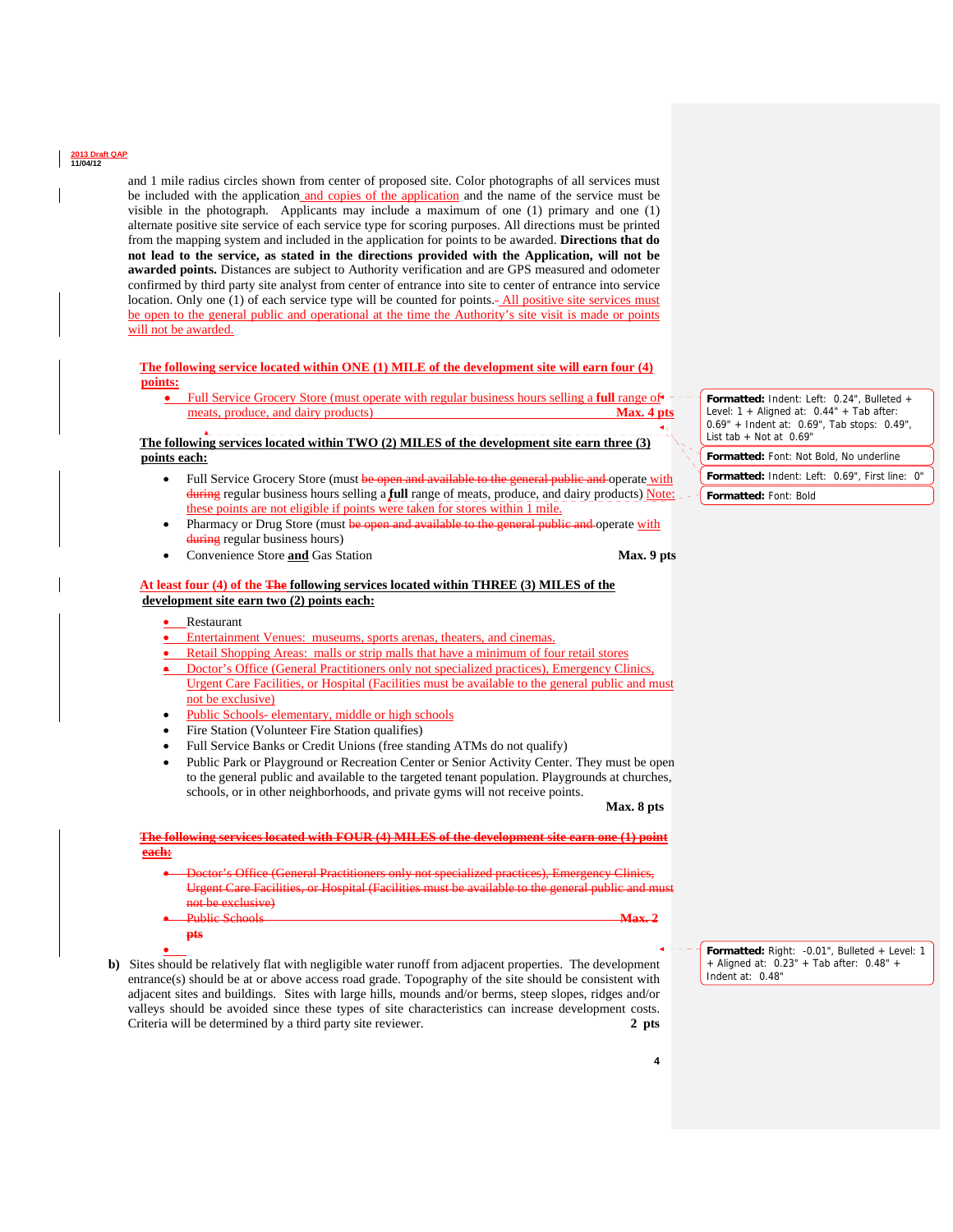- **c)** Site is compatible with the surrounding land. Surrounding area is defined as within one-quarter (1/4) mile of the subject property. This means the site and multifamily development are compatible with the existing land use pattern. The surrounding area should be residential or an appropriate mix of commercial uses, appropriate to the targeted tenants, and residential uses, single and/or multifamily housing. Criteria will be determined by a third party site reviewer. **2 pts**
- **d)** Water and Sewer utility tie-ins are accessible and within 350 feet of the proposed site. Evidence of such availability must be verified by a letter from the City/County official or utility provider. **2 pts OR**

 Water and Sewer utility tie-ins are accessible and within 351 to 500 feet of the proposed site. Evidence of such availability must be verified by a letter from the City/County official or utility provider. **1 pt 1** 

#### **Detrimental Site Characteristics:**

For the detrimental characteristics below, the Authority defines its determination of distance as the shortest distance, in a straight line, from the closest site boundary line of the proposed site to the closest site boundary line of the detrimental site characteristic to determine whether negative points will be assessed.

- **1.** The following Detrimental Development Characteristics are **not allowed for any development site**. This list is not all inclusive and may be expanded:
	- **a)** Applications proposing an existing development to be subdivided into two (2) or more developments
		- **b)** Applications proposing developments for the same tenant populations within the same defined market area of existing Authority funded developments (tax credit, tax exempt bonds, etc.) that have a history of vacancy rates greater than ten percent (10%). Vacancy rates will be determined by using the second and fourth quarter vacancy rates reported by the property management for an existing development's previous year's operations. The Authority will make exceptions to the above requirement if the Authority determines, in its sole discretion, that the reason for the existing development having a history of vacancy rates greater than ten percent (10%) is not an issue of an "existing market" for the tenant population, but other characteristics that may or may not be resolvable (e.g. location, physical appearance, etc.)
		- **c)** Applications proposing scattered site developments that are not, in the Authority's determination, within the same primary market area and/or county boundaries
		- **d)** Any site listed on or adjacent to a site listed on the National Priority List under CERCLA.
- **2.** These **detrimental characteristics** will be assessed for each site with no limit to the negative points a site may accumulate.

#### **Three (3) points per item will be deducted for the following:**

- **a)** Sites within five hundred (500) feet of an easement containing an electric substation, whether it is active or inactive.
- **b)** New construction sites where any portion contains or permits any easements for overhead electric power lines, regardless of voltage, and/or such electric power lines encumber the proposed site with the exception of the outside perimeter of the site for the distribution of electric service for other unrelated properties. A development proposing to bury all power lines will be exempt from this detrimental determination if documentation is provided from the utility provider stating that all power lines will be underground
- **c)** Sites where a portion of any building is located within the fall distance of any pole, tower or support structure of a high voltage transmission power line, communications transmission tower, microwave relay dish or tower, or commercial satellite dish (radio, TV cable, etc.). For field analysis, the Authority will use tower height as the fall distance. For the purpose of the QAP, a high voltage electric transmission line is a power line that carries a nominal voltage level greater than 60KV (sixty kilovolts). All fall distances for any tower, support structure or poles as listed above must be shown on the development site plan and submitted with the application.
- **d**) Sites where a nearby active railroad causes excessive noise and vibration. A map should be included with the application submission showing the distance from the site boundaries to the railroad tracks, In addition, A at the At application submission, an Applicant submitting a proposed development within five hundred (500) feet of an active, in use railroad(s) is required to submit, from a qualified professional, an objective third party noise study that addresses the impact of the nearby railroad,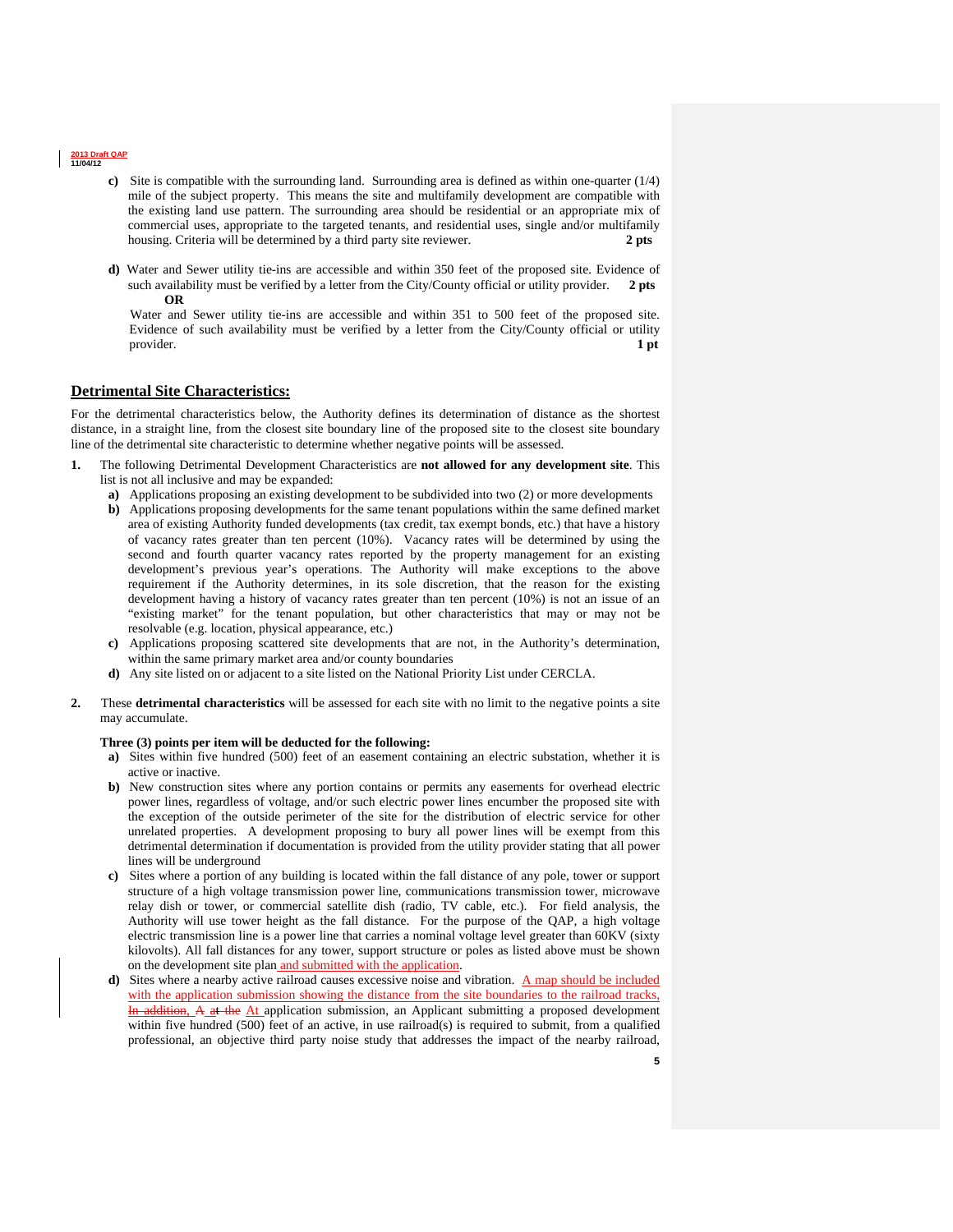specifically the frequency, noise levels, and shock vibrations levels, on the proposed development. The study must not be older than two (2) years prior to the application submission date and must adhere to the U. S. Department of Housing and Urban Development (the "HUD") environmental criteria and standard for noise abatement regulation, which states the maximum acceptable day/night average decibel level of sixty-five (65) dBA for exterior noise, along with any other analysis deemed pertinent to the noise study and its conclusion. The study must state the average decibel level on the site is less than sixty-five (65) dBA and must support the placement of the development on the proposed site. Those sites where exterior noise is sixty-five (65) dBA and above but not exceeding seventy-five (75) dBA may be submitted; however, a noise mitigation plan must also be submitted. Sites with an exterior noise level at or above 75 dBA may not be submitted for funding consideration. The mitigation plan must specifically state what measures will be used to reduce the noise levels at the site and the noise study must indicate that the measures to be used will bring the unacceptable noise level at the site down to the acceptable noise level of less than sixty-five (65) dBA. Those sites where the noise levels as outlined in the Noise Study Report can achieve levels of 65 dBa or less will not be assessed negative points. However, the The Authority, in its sole discretion, may approve or reject the site regardless of the conclusions reported in the study. If a railroad is listed as inactive then documentation from the owner of the railroad must be submitted indicating such.

- **e)** Sites where the Authority and/or its third party consultant determines the slope/terrain is not acceptable for development. All existing and proposed grades must be shown on the development plan.
- **f)** Sites where existing wetlands, natural, or man-made attributes could have a substantially negative effect on the development (e.g. 100 year flood plain, streams, ravines, drainage, waterways, etc.). At a minimum, the site should be 80% 70% buildable with the listed conditions found primarily on the perimeter or fringes of the development site. If wetland areas are found on the interior of the site they should be successfully incorporated into the development's landscaping plan and complement existing green space areas.
- **g)** Sites within one (1) mile of an operating commercial hog/chicken/turkey farm or processing plant. As part of the application submission, Applicants should identify and provide the name(s) and location of any such facility within the county one (1) mile of where the development is proposed.
- **h)** Sites within one-half (1/2) mile of a treatment, storage, or disposal facility for hazardous wastes, an active or inactive solid waste disposal facility and/or solid waste transfer facility.
- **i**) Sites within one-quarter (1/4) mile of a sewage treatment plant.
- **j**) Sites within one-quarter (1/4) mile of any jail, prison, detention center or correctional facility. This does not include a temporary holding facility at a location where the primary purpose is not a jail, prison, detention center or correctional facility.

#### **Two (2) points per item will be deducted for the following:**

- **a)** Sites within five hundred (500) feet of any commercial junkyard or salvage yard; trash heap, dump pile, or other eyesore as determined by the Authority.
- **b**) Sites within five hundred (500) feet of a pipeline(s) (excluding low pressure natural gas distribution lines, water and sewer lines).
- **c)** Sites within one-quarter (1/4) mile of adult video/entertainment clubs.
- **d**) Sites within one-quarter (1/4) mile of bars and night clubs. Full service restaurants that have a bar area within the restaurant are not considered bars/night clubs.
- **e)** Sites within one-quarter (1/4) mile of an operating industrial facility including but not limited to: steel manufacturers, oil refineries, ports, chemical plants, plastic manufacturers, airports, automotive and engine parts manufacturers and food processing plants.
- **f)** Sites that require the execution of voluntary or involuntary cleanup agreements with Department of Health and Environmental Control or any other third party organizations as noted in a Phase II environmental assessment report. A site that has already **fully** completed any cleanup agreements will not incur negative points. Documentation referencing such must be submitted with the Phase II environmental assessment report.

#### **Market Study Criteria:**

Proposed developments must be economically viable proposals justified by the market study findings. The capture rate, market advantage, absorption/lease–up period and overall vacancy rate are critical components in the assessment. A market study, completed by an analyst on the Authority's approved market analyst list, must be submitted with the tax credit application and meet the following requirements:

**Formatted:** Strikethrough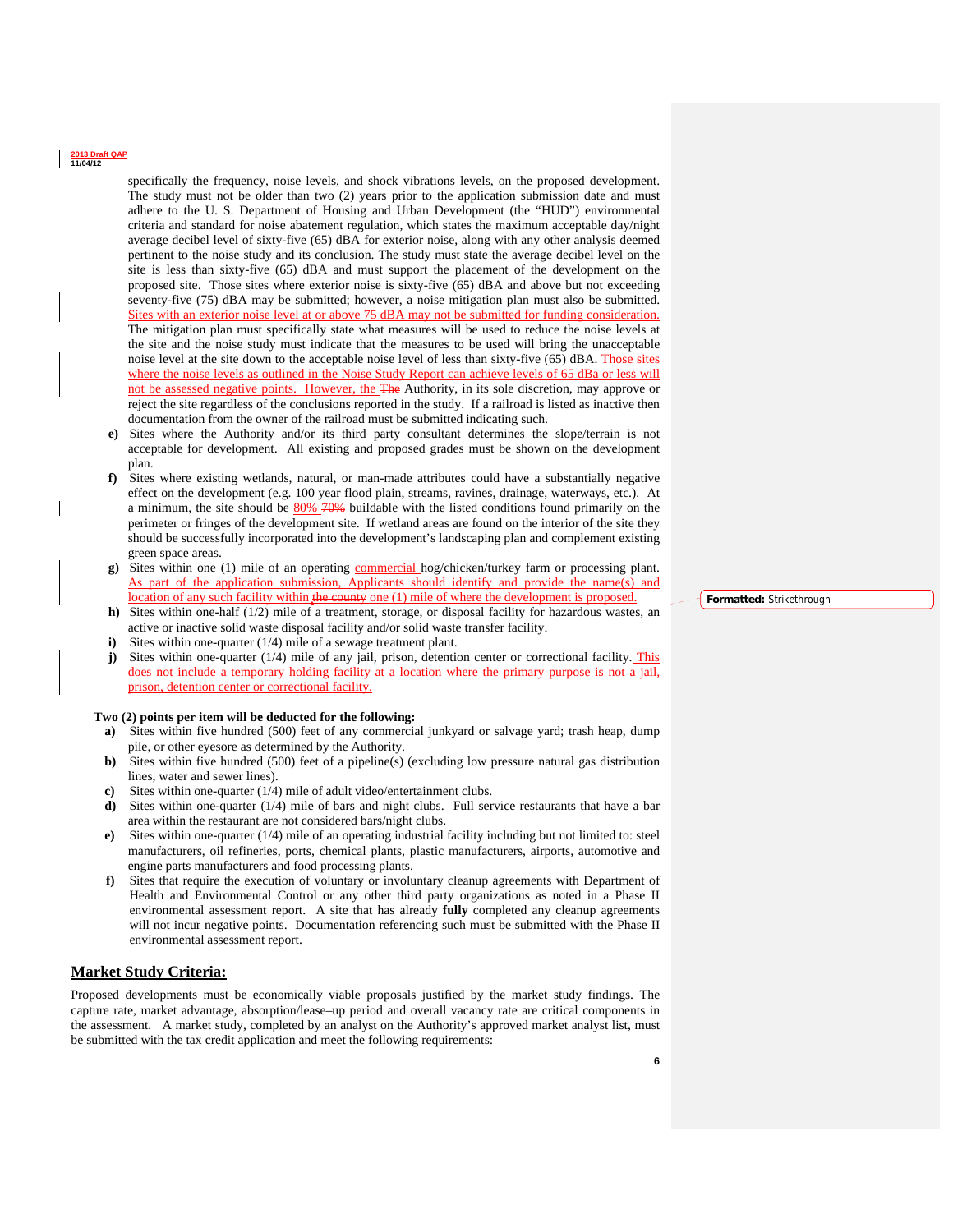- **a) Capture Rate:** Developments must have a capture rate at or below 30% 35%. Developments with a capture rate above 30% 35% will be eliminated.
- **b) Market Advantage:** Developments must have an overall minimum market advantage of 10%. Developments not meeting the minimum 10% market advantage will be eliminated. Developments will be required for three  $(3)$  years one  $(1)$  year, beginning the date the placed in service application is received by the Authority, to maintain a minimum 10% market advantage level. Prior to a development beginning initial lease-up, the proposed rent levels by bedroom size must be submitted to the Authority. The Authority will provide its third party market analyst with the proposed placed in service rents and a determination will be made by the market analyst as to whether the proposed rents still meet the 10% market advantage percentage. If rents do not comply then the rents MUST be adjusted to meet the minimum 10% market advantage percentage. In the event of a softening or declining market at the time a development places in service the Authority will allow a rent floor at the level of the rents submitted at the initial application submission. **Developments not in compliance will not receive 8609s.**
- **c) Overall Vacancy Rate: Development** LIHTC developments vacancy rate is ten percent (10%) or greater will be eliminated. Points will be awarded to proposed developments in market areas where the overall existing and stabilized LIHTC vacancy rates are the lowest based on the following scale:
	- Overall vacancy rate of less than 6% will get 1 point.
	- Overall vacancy rate of 6% but less than 10% or more will get  $\frac{1}{2}$  point.
	- **c)** Developments proposed in markets where the overall LIHTC development vacancy rate is 10% or greater will be eliminated.
- **d) Absorption/Lease-Up Periods:** Developments must have absorption/lease-up periods of 12 months or less. Proposed developments with absorption/lease-up periods of more than 12 months will be eliminated.

# **Tax Credit Development Experience:**

Owners (which include individual(s), corporation(s), or in the case of a limited partnership, the general partners(s)) will receive points for previous development of successful LIHTC properties that have been completed over the past seven (7) years, January 1, 2006 to January 1, 2013. The owner may include experience gained as an owner in another firm, but not as an employee of another firm. Experience in LIHTC development (to include 4% and 9% Tax Credits, TCAP and Exchange funded developments) means, coordinating the development team from the planning, financing and construction of a development through the receipt of Certificates of Occupancy and issuance of 8609s. Applicants **must have a current ownership interest** in the development(s) listed for points on **Exhibit K**. Experience will be awarded as follows:

| 1 point  | 1 LIHTC project or 72-199 units     |
|----------|-------------------------------------|
| 2 points | 2 LIHTC projects or 200-299 units   |
| 3 points | 3 LIHTC projects or 300-399 units   |
| 4 points | 4 LIHTC projects or 400-499 units   |
| 5 points | 5 LIHTC projects or 500-599 units   |
| 6 points | 6 LIHTC projects or 600-699 units   |
| 7 points | 7+ LIHTC projects or 700 plus units |

For every development listed above, the general partner(s) must be in compliance with and in good standing with both the Authority and the syndicator/equity provider. **Exhibit K-1** must be completed by the syndicator/equity provider and submitted with **Exhibit K** as part of the application submission. If **Exhibit K-1** is not provided then experience points will not be awarded.

#### **Targeting Characteristics:**

**a)** Developments that elect to serve individuals on waiting lists for public housing. To receive points, the Applicant must include in their marketing plan a description of outreach, marketing and advertising methods used to attract individuals on public housing waiting lists as well as evidence that the public housing agencies have been contacted (i.e. copy of the letter sent to the PHA along with a signed return receipt). Applicants must not use minimum income criteria to reject Section 8 Housing Choice Voucher Participants when their income reflects that they can pay their portion of the rent. The site's minimum income needed for a household to pay the rent on the unit will be based on the actual amount **Formatted:** Bulleted + Level: 1 + Aligned at: 0.88" + Indent at: 1.13"

 $Max 7 pts$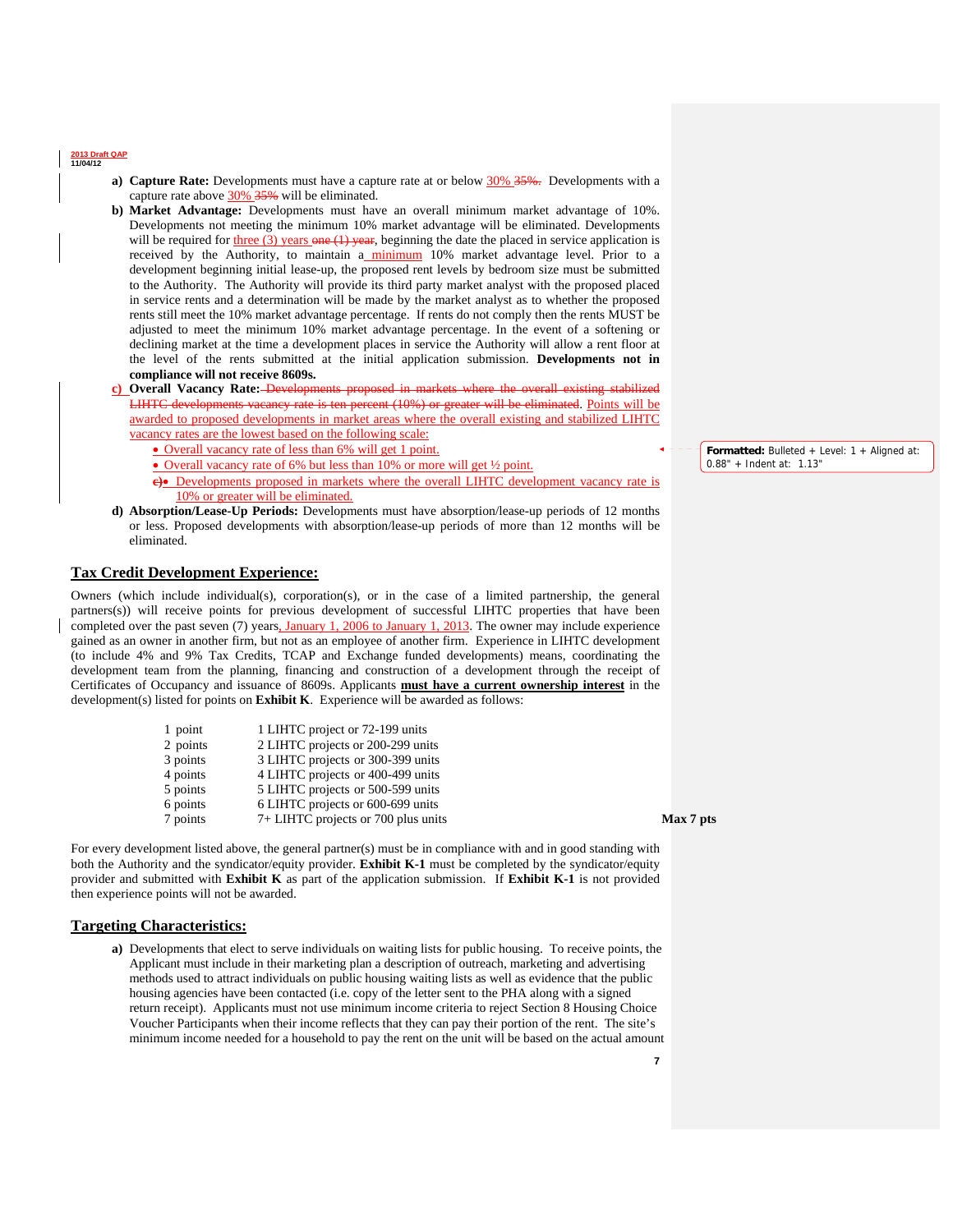that the Section 8 Housing Choice Voucher Participants would have to pay after the subsidy rather than the entire rent on the unit. **2 pts**

- **b)** Points will be given to developments that voluntarily extend the thirty- year compliance period for an additional five- year term. **5 pts**
- **c)** Points will be given to developments designating rental housing for specific tenant populations as outlined in this section. In order to be considered for these points, the development/units must be designed and equipped to serve the needs of the designated tenant population. Such design and equipment must be in addition to the minimum design requirements necessary to comply with state and federally mandated accessibility requirements and must be fully described in the application. A Marketing Plan which outlines the outreach efforts to be utilized for targeting tenants must be submitted with the application to receive these points. Choose only one (1) of the following: **5 pts**
	- **(i)** One hundred percent (100%) of the development is designed for individuals or families with children. To receive these points at least twenty-five percent (25%) of the low-income units must contain three (3) or more bedrooms.
	- **(ii)** At least eighty percent (80%) of the units are designed, equipped and occupied by older person(s) fifty-five years of age or older. The remaining twenty percent (20%) of units must be designed, equipped, and occupied by special needs populations. All new construction developments are limited to one (1) or two (2) bedroom units*.* All new construction developments, greater than a one (1) story structure must be accessible to all additional stories by elevators. Acquisition with rehabilitation developments more than one (1) story must provide evidence that existing elevators have received regular maintenance and are in good working condition as of the Fier Two application submittal date to service all upper level rental units. Those developments without existing elevators will be required to install elevators. Developments designating 100% of the units for persons 55 or older are eligible for these points.
	- **(iii)** At a minimum, (10%) of the total units are set-aside for disabled and special needs tenants. Developments seeking points under this criterion should include a letter from the appropriate disability agency regarding the need for these units.

#### **Development Size:**

Applications for developments consisting of fewer than 16 units will not be considered in any funding set-aside for the competitive tax credit funding cycle.

New construction developments, including adaptive resuse developments, will be awarded points based on the T total development size as follows: **(choose only one)**:

- **a**) Developments at or below  $\frac{56}{48} \frac{18}{56}$  total units.
- **b**) Developments having  $\frac{57.49}{25}$  to  $\frac{72.56}{25}$  **64** total units.
- **c**) Developments having  $\frac{73}{57}$  **65** to  $\frac{96}{72}$  total units.

New construction developments, including adaptive reuse developments, consisting of 97 **73** total units or more may not participate in the competitive 9% tax credit program.

Rehabilitation developments will be awarded points based on the total development size as follows:

| <b>a</b> ) Developments at or below 56 total units.  |  |
|------------------------------------------------------|--|
| <b>b</b> ) Developments having 57 to 80 total units. |  |
| c) Development having 81 to 96 total units.          |  |

Rehabilitation developments consisting of 97 total units or more may not participate in the competitive 9% tax credit program.

#### **Community Revitalization Development Plan Area:**

Sites located in a Community Revitalization Development Plan (CRDP) area will receive points. The CRDP must have been approved and adopted by the local government at a public meeting not later than November 15, 2012. The solution passed by the local area for a mix of housing, retail and/or public services. The targeted area cannot be an entire local jurisdiction, nor can it be a site level designation. A letter from the Mayor, City Manager, included with the Resolution which states that the proposed development site would be part of an existing and ongoing revitalization for the area which promotes affordable housing developments. Consolidated Plans for a

**Formatted:** Strikethrough **Formatted:** Strikethrough **Formatted:** Strikethrough **Formatted:** Strikethrough

|   | <b>pt</b> Formatted: Indent: Left: 0.38", Right:<br>pt: $-0.69$ ", Numbered + Level: 1 + Numbering   |
|---|------------------------------------------------------------------------------------------------------|
| Ń | Style: a, b, c, $\dots$ + Start at: 1 + Alignment: Left<br>+ Aligned at: $0.25"$ + Indent at: $0.5"$ |
| Ń | <b>Formatted: Font: Bold</b>                                                                         |
| x | Formatted: Font: Bold                                                                                |
|   | <b>Formatted: Font: Bold</b>                                                                         |
|   | Formatted: Strikethrough                                                                             |
|   | Formatted: Font: 12 pt, Bold, Underline,<br>Strikethrough                                            |
| Ñ | Formatted: Strikethrough                                                                             |
|   | <b>Formatted:</b> No bullets or numbering, Tab<br>stops: $0$ ", Left + Not at $0.38$ "               |
|   | Formatted: Right: -0.69", No bullets or<br>numbering, Tab stops: 0", Left + Not at 0.38"             |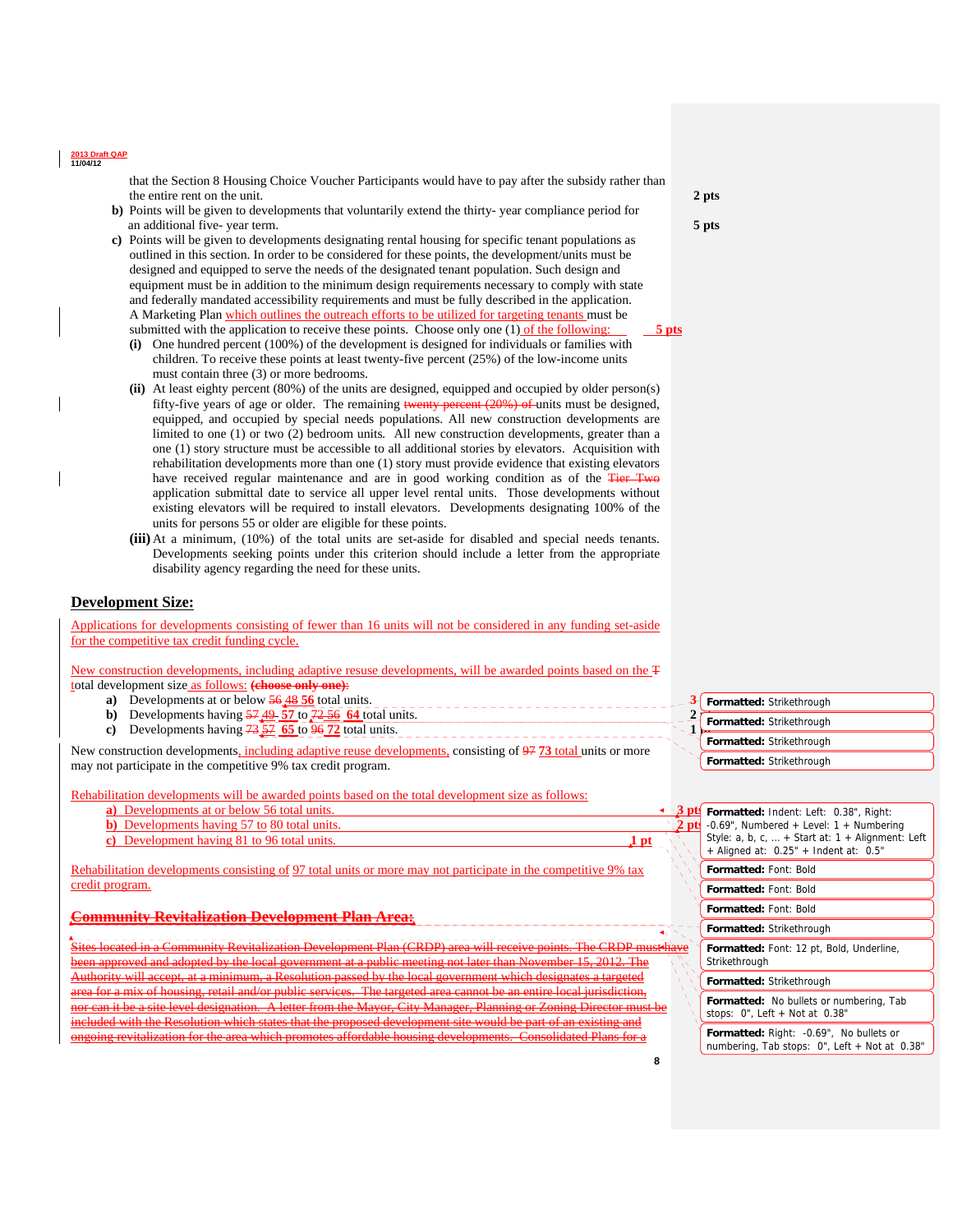|                      | submission, the Authority will require manufacturer's data sheets as confirmation that items chosen meet the<br>standards as outlined.                                                                                                                                                                                                                                                                                                                                                                                                |                                 |   |                         |
|----------------------|---------------------------------------------------------------------------------------------------------------------------------------------------------------------------------------------------------------------------------------------------------------------------------------------------------------------------------------------------------------------------------------------------------------------------------------------------------------------------------------------------------------------------------------|---------------------------------|---|-------------------------|
| 1.<br>2.<br>3.<br>4. | Roof shingles must be architectural style anti-fungal and warranted for a minimum of thirty (30) years.<br>Attic insulation rated R-38 or higher.<br>Energy Star rated HVAC systems (15 SEER or greater) in all units.<br>All units must have a balcony, sunroom, or patio. A sunroom must contain a minimum of three (3) window<br>panels and have distinct architectural separation from the living room. Patios must be at least 64 sq. ft. Front                                                                                  |                                 |   | 8 pts<br>3 pts<br>5 pts |
|                      | porches are not considered patios.                                                                                                                                                                                                                                                                                                                                                                                                                                                                                                    |                                 |   | 10 pts                  |
| 5.<br>6.             | Curbing for paved areas throughout the development site including the parking areas.<br>Gazebo (Must be covered and have bench seating; must be permanently affixed and constructed in place;<br>be ADA compliant, accessible and contain a minimum of 100 square feet) or covered picnic shelter (must<br>have a table and bench seating and must be ADA compliant and accessible) in an appropriate location. (May<br>not be selected for points if using this option as a recreation area for older persons under Mandatory Design |                                 |   | 5 pts                   |
|                      | Criteria, All Development Types, item 6.b)                                                                                                                                                                                                                                                                                                                                                                                                                                                                                            |                                 |   | 3 pts                   |
| 7.<br>8.             | Irrigation/sprinkler system serving all landscaped areas.<br>Underground utilities (gas/electric, cable and phone) throughout the development site.                                                                                                                                                                                                                                                                                                                                                                                   |                                 |   | 10 pts                  |
| 9.                   | Provide in the community room a minimum of two (2) current updated computer systems, manufactured<br>within the last 12 months, to include new computers, new printers, and a new scanner. The computers<br>must be equipped with high speed Internet service (e.g. broadband or cable). It is expected that printer<br>cartridges, computer supplies and ongoing maintenance of the computers and systems will be furnished as<br>part of receiving these points.                                                                    |                                 |   | 5 pts<br>3 pts          |
| 10.                  | Each unit must have an Energy Star ceiling fan with light fixture in the living room and all bedrooms. All<br>ceiling fans and overhead lights must connect to wall switches.                                                                                                                                                                                                                                                                                                                                                         |                                 |   | 5 pts                   |
| 11.                  | Full size Energy Star refrigerator, with ice maker, having a minimum size of eighteen (18) cubic feet.<br>(May not be selected for points if also selecting #30)                                                                                                                                                                                                                                                                                                                                                                      |                                 |   | 5 pts                   |
| 12.                  | All units pre-wired for high speed (broadband) Internet hook-up with at least one (1) centrally<br>located connection port and connection ports in all bedrooms or wireless computer network.                                                                                                                                                                                                                                                                                                                                         |                                 |   | 3 pts                   |
| 13.                  | Over the range mounted microwave oven, with re-circulating fan, in all units.                                                                                                                                                                                                                                                                                                                                                                                                                                                         |                                 |   | 4 pts                   |
| 14.                  | All units must have a Range Queen or comparable extinguishing system over the stove or have element                                                                                                                                                                                                                                                                                                                                                                                                                                   |                                 |   |                         |
| 15.                  | temperature control plates on each stove burner (e.g. Safe-T-element, etc).<br>A minimum square footage per unit based on the number of bedrooms per unit specified as follows. To<br>qualify, all of the units must meet the minimum square footage per unit. The Authority considers the                                                                                                                                                                                                                                            |                                 |   | 3 pts                   |
|                      | square footage of an individual unit to be the usable living space measured from the interior wall to<br>interior wall.                                                                                                                                                                                                                                                                                                                                                                                                               |                                 |   | 20 pts                  |
|                      |                                                                                                                                                                                                                                                                                                                                                                                                                                                                                                                                       |                                 |   |                         |
|                      | Bedrooms per Unit<br>One                                                                                                                                                                                                                                                                                                                                                                                                                                                                                                              | Minimum Sq. Ft. per Unit<br>750 |   |                         |
|                      | Two                                                                                                                                                                                                                                                                                                                                                                                                                                                                                                                                   | 950                             |   |                         |
|                      | Three                                                                                                                                                                                                                                                                                                                                                                                                                                                                                                                                 | 1,100                           |   |                         |
|                      | Four                                                                                                                                                                                                                                                                                                                                                                                                                                                                                                                                  | 1,250                           |   |                         |
|                      | The maximum allowed per unit square footage for new construction units is as follows:                                                                                                                                                                                                                                                                                                                                                                                                                                                 |                                 |   |                         |
|                      | <b>Bedrooms</b> per Unit                                                                                                                                                                                                                                                                                                                                                                                                                                                                                                              | Maximum Sq. Ft. per Unit        |   | Formatted: Font: 4 pt   |
|                      | One                                                                                                                                                                                                                                                                                                                                                                                                                                                                                                                                   | 850                             |   |                         |
|                      | Two                                                                                                                                                                                                                                                                                                                                                                                                                                                                                                                                   | 1.100                           |   |                         |
|                      | <b>Three</b>                                                                                                                                                                                                                                                                                                                                                                                                                                                                                                                          | 1,250                           |   |                         |
|                      | Four                                                                                                                                                                                                                                                                                                                                                                                                                                                                                                                                  | 1.400                           |   |                         |
|                      |                                                                                                                                                                                                                                                                                                                                                                                                                                                                                                                                       |                                 |   | Formatted: Left         |
|                      |                                                                                                                                                                                                                                                                                                                                                                                                                                                                                                                                       |                                 | 9 |                         |

# **Development Characteristics:**

**2013 Draft QAP 11/04/12** 

# **Optional Development Design Criteria Points:**

This section allows developers to choose various optional design criteria to be included as part of the development. All developments **must** obtain a minimum of one hundred ten (110) points from this section to avoid disqualification. Although developments may choose to do more, the maximum number of points to be awarded from this section (items 1-30) is one hundred ten (110). Developments awarded credits must incorporate into the development all of the items chosen for points. As part of the placed in service application submission, the Authority will require manufacturer's data sheets as confirmation that items chosen meet the

# County do not count as CRDP targeted areas. **2008 County do not count as CRDP** targeted areas.

# **Formatted:** Font: Bold, Strikethrough **Formatted:** Font: Bold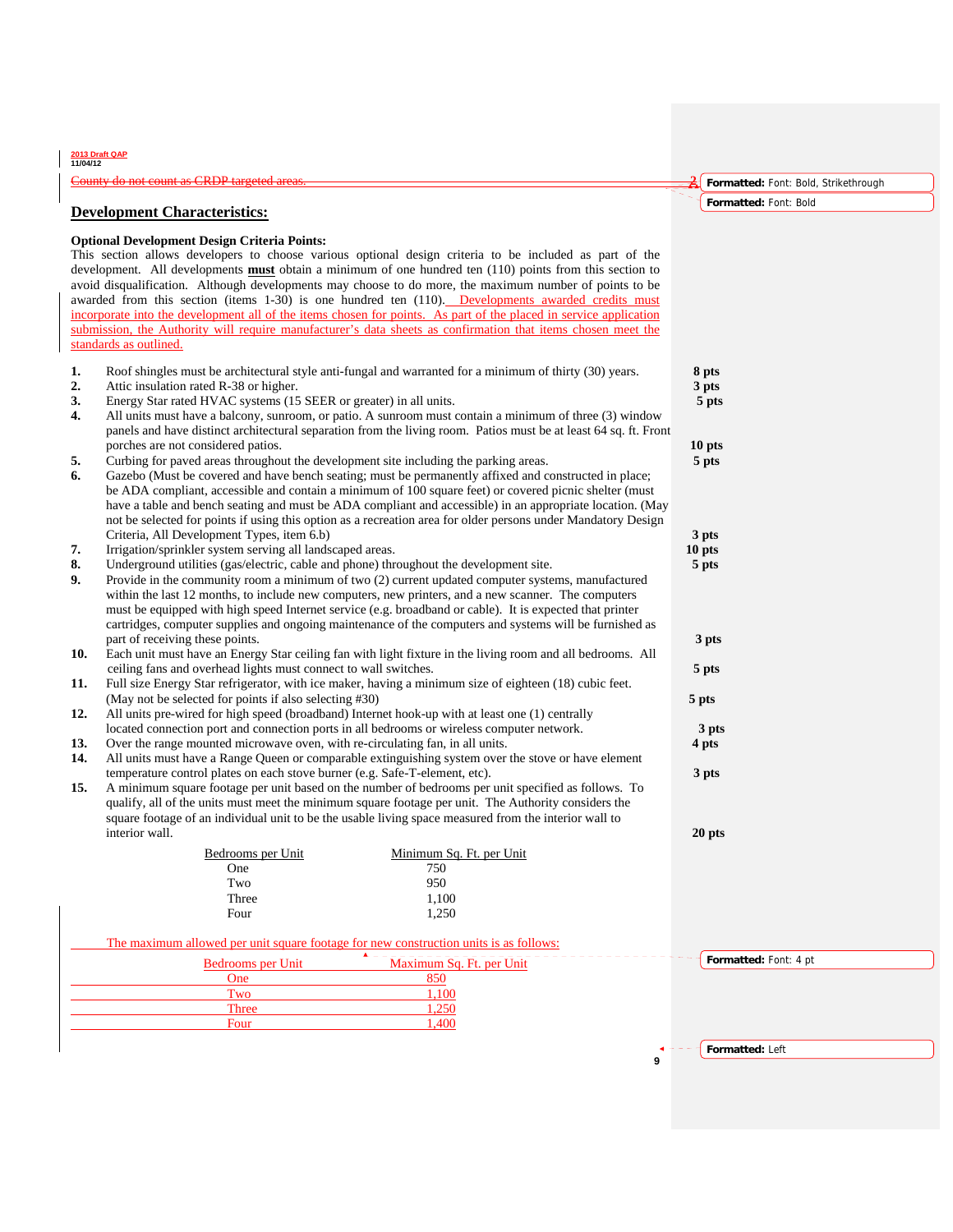**16.** Providing bathrooms per unit based on the number of bedrooms according to the following. To qualify, all the units must provide the minimum number of bathrooms as specified. **20 pts** 

|     | Bedrooms per Unit<br>Bathrooms per Unit                                                                                    |                             |
|-----|----------------------------------------------------------------------------------------------------------------------------|-----------------------------|
|     | One Full<br>One                                                                                                            |                             |
|     | Two<br>One Full and One 34 bath                                                                                            |                             |
|     | Two Full<br>Three                                                                                                          |                             |
|     | Four<br>Two Full and One-Half                                                                                              |                             |
|     | Bathrooms are defined as follows: 1/2 bathroom contains a toilet and vanity with sink; 3/4 bathroom contains               |                             |
|     | a toilet, vanity with sink, and a shower; and a full bathroom contains a toilet, vanity with sink, and a                   |                             |
|     | tub/shower combination. ADA units ONLY may have a roll in shower.                                                          |                             |
| 17. | A minimum six (6) camera video security system with four (4) cameras monitoring the exterior site and                      |                             |
|     | two (2) monitoring the manager's office and community center.                                                              | 7 pts                       |
| 18. | One (1) rental unit reserved for a security officer, on-site manager or maintenance person. The unit(s) will be            |                             |
|     | treated either as community space and non-revenue generating or as an income eligible unit(s) which will be                |                             |
|     | subject to compliance monitoring. Each unit(s) must be designated in the tax credit application.                           | 5 pts                       |
| 19. | Walking trails, minimum 4 feet wide, paved and continuous. Trail should be a minimum $1250,1400$ linear feet.              | Formatted: Strikethrough    |
|     | At a minimum, install one (1) permanently anchored weather resistant bench with a back at the mid-point of                 |                             |
|     | the trail. Sidewalks are not considered walking trails.                                                                    | 10 <sub>pts</sub>           |
| 20. | Perimeter fencing extending around all sides of the development site, except the main development entrance(s). 5 pts       |                             |
| 21. | The development will be built to meet, at a minimum, the Version $3.02\div 52$ Energy Star Certification.                  | 15 Formatted: Strikethrough |
|     | 24-22. Provide an easily-accessible area that serves the entire development and is dedicated to the collection and storage | Formatted: Font: Not Bold   |
|     | of non-hazardous material for recycling, to include paper, corrugated cardboard, glass, plastics, and metals. The          |                             |
|     |                                                                                                                            |                             |
|     | property management is responsible for ensuring of proper disposal and removal of the recyclables.                         | Formatted: Font: Not Bold   |
|     |                                                                                                                            | Formatted: Font: Not Bold   |
|     | The following items are for rehabilitation developments only:                                                              |                             |
|     | Total replacement for one (1) of the following major components: Plumbing, or Electrical. The Physical<br><u> 22. – </u>   | Formatted: Font: Not Bold   |
|     | Needs Assessment must support a need for the replacement of the component.                                                 | 40 <sub>pts</sub>           |
| 23. | Install Energy Star rated dishwasher in all units. (May not be selected for points if also selecting #30)                  | 3 pts                       |
| 24. | Install overhead light fixture connected to a wall switch in the living room and all bedrooms. All light                   |                             |
|     | fixtures to be fitted with Energy Star light bulbs.                                                                        | 3 pts                       |
| 25. | Provide one and one-half (1.5) bathrooms in all units with two (2) or more bedrooms. (May not be selected                  |                             |
|     | for points if also selecting $#16$ )                                                                                       | 10 pts                      |
| 26. | Minimum bedroom size for all bedrooms in each unit is 120 square feet. The minimum bedroom                                 |                             |
|     | Square footage excludes the closet space.                                                                                  | 5 pts                       |
| 27. | Provide a minimum 1200 square foot community building. The square footage counted towards this total                       |                             |
|     | may include a leasing office, an equipped exercise room, and an equipped computer center. Laundry room                     |                             |
|     | and storage/maintenance rooms will not be counted as part of the 1200 square foot minimum.                                 | 10 <sub>pts</sub>           |
| 28. | Hookups for standard size washers/dryers in all units. (Hookups for stackable washer/dryers do not count)                  | 5 pts                       |
| 29. | Energy Star rated windows in all units.                                                                                    | 8 pts                       |
| 30. | In all units, existing appliances replaced with a full size Energy Star refrigerator, with ice maker, having               |                             |
|     | a minimum size of eighteen (18) cubic feet; and an Energy Star rated dishwasher; and an energy efficient                   |                             |
|     | hot water heater with an energy factor greater than 0.61 for gas or 0.93 for electric.                                     | 10 pts                      |

- Durable construction with respect to each building, **choose only one** of the following: **1.** Brick/stone veneer or stucco minimum 70% and remaining exterior fiber cement and/or hardiplank.
	- **2.** Brick/stone veneer or stucco minimum 50% and remaining exterior fiber cement and/or hardiplank.
	- **3.** Brick/stone veneer or stucco minimum 30% and remaining exterior fiber cement and/or hardiplank
	- **4.** Brick/stone veneer or stucco minimum 50% and remaining exterior siding to be vinyl siding with a th
	- at least .044 mils; or full fiber cement.
	- **5.** Brick/stone veneer (50%) and remaining exterior fiber cement and/or hardiplank. **5 pts**

**6.** Brick/stone veneer (50%) and remaining exterior siding to be vinyl siding with a thickness of at least .044 mils; or full fiber cement. **3 pts**

The exterior of the building is defined as the exterior façade from finished grade elevation to eave line. All exterior wall faces must have an excess of brick/stone veneer based on the percentages selected above. This is applicable to

**Formatted:** Font: Bold **Formatted:** Font: Bold **Formatted:** Indent: Hanging: 0.63" **Formatted:** Font: Bold **Formatted:** Font: Bold **Formatted:** Indent: Left: 0.38", Hanging: 0.63", No bullets or numbering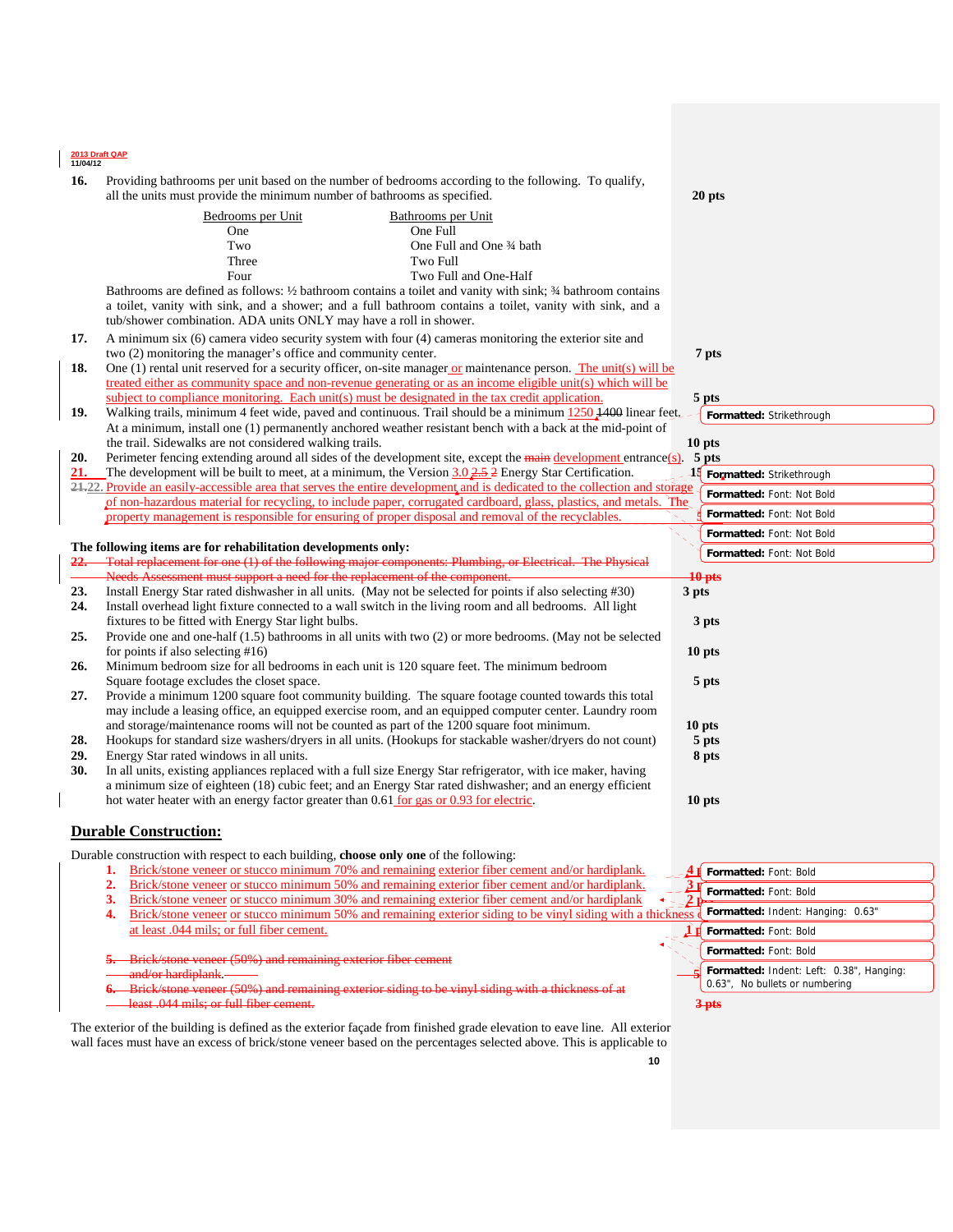all sides of all the buildings. On all exterior walls the brick/stone must extend above all areas of grass, landscaping and other areas of soil or mulch.

#### **Rent Targeting:**

Developments that elect to both rent and income restrict up to twenty-five percent (25%) of the total units to 50% AMI tenants, for the entire term of the LIHTC compliance period. Points will be awarded on a sliding scale rounded to two decimal places. 0-25 pts to two decimal places.

#### **Financial Characteristics:**

The Authority strives to ensure aesthetics and livable standards in its affordable housing developments in order to ensure that the developments funded are durable and marketable to tenants for the entire compliance period. However, it is also the Authority's objective to allocate its annual allocation of tax credits in a manner that creates as many affordable housing units as possible. Because tax credits are limited, cost per type of unit and construction costs per square foot are important factors in analyzing applications. The Authority will apply cost standards for Eligible Basis per Heated Square Foot (EBHSF) based on the group average for each type of development submitted in the funding cycle. The Authority will use discretion in determining the groups for comparison, i.e. garden style, single family, townhouse type developments will be compared to each other to determine similar development costs. Developments with costs that appear to be higher than typically warranted will be reviewed by the Authority's construction cost consultant. The costs reviewed will include both hard and soft costs. The construction cost consultant may take into account will analyze building types, site conditions, local requirements, and costs for similar developments in similar areas of the state. the area. If, based on the consultant's review, the development costs are found to be reasonable and can be substantiated then the development will remain in the competition. If however, after the consultant's review the costs cannot be substantiated or if substantiated are still found to be unreasonable for affordable housing, then the development will be eliminated from the tax credit competition.

Under no circumstances, regardless of construction type, set-aside, or tenant targeting will the Authority fund developments in excess of the following Total Development costs per unit:

• Rehabilitation- \$115,000 per unit

• New Construction- \$175,000 per unit

Under no circumstances, regardless of construction type, set-aside, or tenant targeting will the Authority fund developments in excess of the following tax credits per unit:

| • Rehabilitation:     |                     |                      |                        |                      |
|-----------------------|---------------------|----------------------|------------------------|----------------------|
| 1 bedroom: \$8,000    | 2 bedroom: \$10,000 | 3 bedroom - \$10,500 | 4 bedroom- \$11,000    | $\blacktriangleleft$ |
|                       |                     |                      |                        |                      |
| • New Construction:   |                     |                      |                        |                      |
| $1$ bedroom: \$12,500 | 2 bedroom- \$16,000 | 3 bedroom - \$18,000 | 4 Bedroom- \$19,500    |                      |
| $1$ hadroom: $$15500$ |                     |                      | $ADequation$ $0.10500$ |                      |

#### **IV. TIE BREAKER CRITERIA**

**The following factors will be used in the order they are listed to break a tie. If a tie is broken using the first factor then the other factors will not be applied and so on.** 

**1.** Developments with the highest site scores.

**2.** Sites located in a community revitalization plan area will receive preference. The Authority will accept a plan or Resolution adopted or passed by the local government which designates a targeted area for a mix of housing, retail, and/or public services. The targeted areas cannot be an entire local jurisdiction, nor can it be a site level designation. Consolidated or Comprehensive Plans for a City or County will not satisfy

**Formatted:** Bulleted + Level: 1 + Aligned at: 0.33" + Indent at: 0.58"

|         | <b>Formatted:</b> Bulleted + Level: $1 +$ Aligned at:<br>$0.33" +$ Indent at: $0.58"$                                     |
|---------|---------------------------------------------------------------------------------------------------------------------------|
|         | <b>Formatted: Indent: Left: 0.58"</b>                                                                                     |
|         | <b>Formatted:</b> Bulleted + Level: $1 +$ Aligned at:<br>$0.33" +$ Indent at: $0.58"$                                     |
| Ž.      | Formatted: Not Strikethrough                                                                                              |
| X<br>ΛN | <b>Formatted: Indent: Left: 0.58"</b>                                                                                     |
| a١      | <b>Formatted: Not Strikethrough</b>                                                                                       |
|         | <b>Formatted: Not Strikethrough</b>                                                                                       |
|         | <b>Formatted: Not Strikethrough</b>                                                                                       |
|         | Formatted: Not Strikethrough                                                                                              |
|         | <b>Formatted: Indent: Left: 0", Hanging: 0.54",</b><br>Right: $-0.69$ ", Tab stops: $0.38$ ", List tab $+$<br>2.38", Left |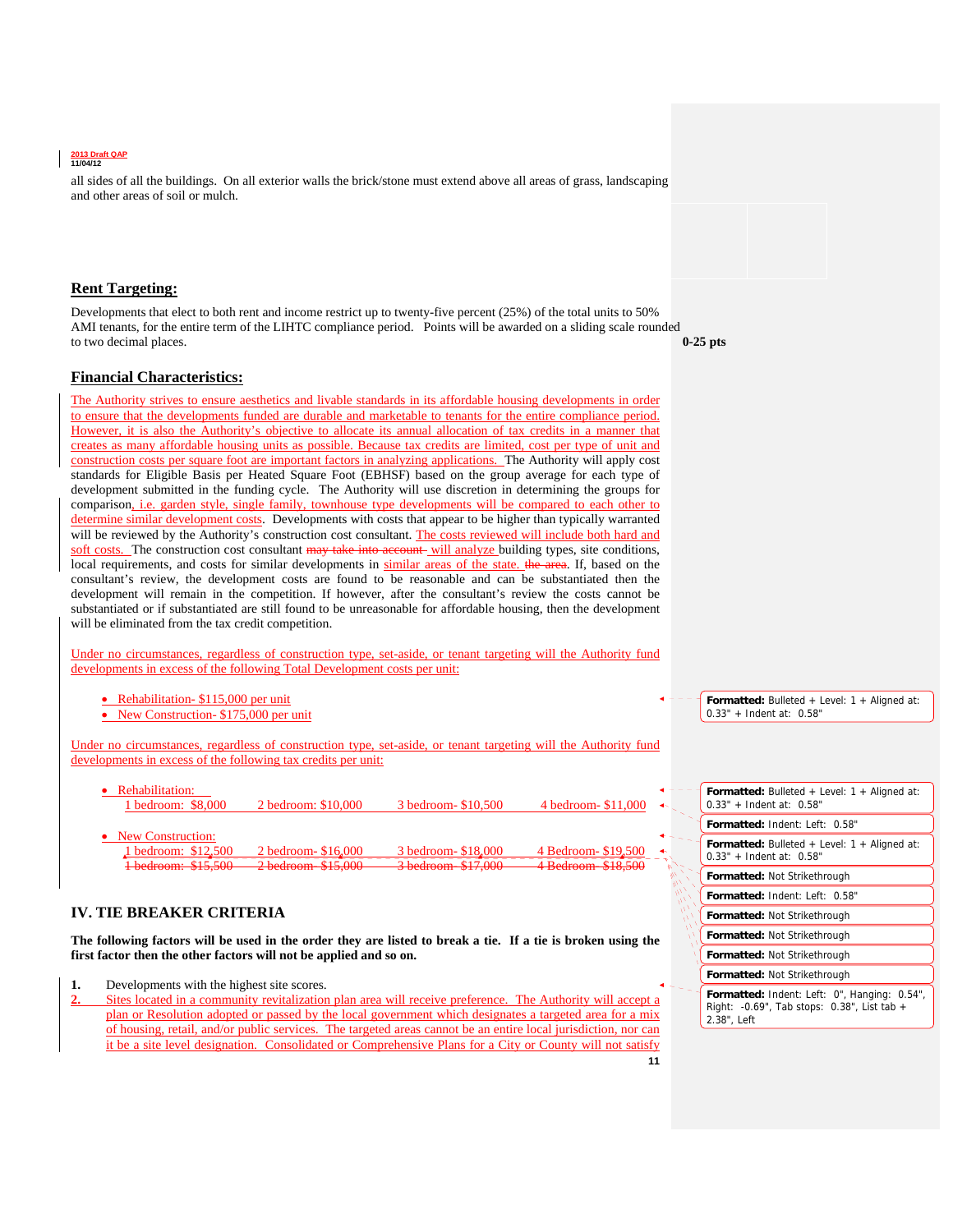- this provision unless they designate a targeted area for a mix of housing, retail and/or public services. The plan or Resolution must have been approved and adopted by the local government at a public meeting not later than November 15, 2012. A letter from the Mayor, City Manager, Planning or Zoning Director must be included with the plan or Resolution which states that the proposed development site would be part of an existing and ongoing revitalization for the area which promotes affordable housing developments.
- **2.3.** Market Rate Advantage: Developments representing rents with the highest market rate advantage will receive preference. Developments may propose rents at higher than a 25% market rate advantage however the Authority will cap the rate at 25% for the tie break review. The market rate advantage percentage will be taken out to two (2) decimal places for evaluation purposes.
	- Development Affordability: Lowest affordable rents compared on a rent per square foot basis irrespective of development location. The Authority will calculate a weighted average of the square footage by bedroom size by project to all new construction developments, for new construction developments submitted, or to all rehabilitation developments, for all rehabilitation developments submitted. This calculation will be done regardless of set-aside or tenant types. For tie breaker purposes, the Authority will use the weighted averages up to a maximum square footage per unit allowed under Development Characteristics, Item #15.
- **4.** Rent per heated square foot. The Authority will calculate each development's rent per heated square foot as follows. The numerator, total gross monthly income, is the sum of the proposed net rent times the number of units, for each bedroom size. Net rents are limited to a maximum rent advantage of 25%, as determined in Tiebreaker #2.The denominator, total heated square feet (HSF), is the sum of the HSF per unit times the number of units, for each bedroom size. HSF means residential living space only, and does not include any heated common space. The total heated square footage of all units is limited to the lesser of (a) the maximum allowed per unit square footage or (b) the actual square footage submitted. The Authority will calculate the quotient to four decimal places.
- Developments that have the least amount of tax credits per heated square **<u>Owners (which include individual(s), corporation(s), or in the case of a limited partnership, the general</u>** partners(s)) who have previously developed a minimum of one LIHTC development in South Carolina between January 1, 2006 and February 1, 2013. LIHTC development (to include 4% and 9% Tax Credits, TCAP and Exchange funded developments) means, coordinating the development team from the planning, financing and construction of a development through the receipt of Certificates of Occupancy and issuance of 8609s. Applicants **must** have a current ownership interest in the development.
- **6.** Developments that provide letters of positive support from the City Manager, Mayor or County Administrator for the proposed development.
- Sites considered as having Historic Character. Historic Character generally means any development consisting of one or more structures (1) (a) individually listed in the National Register of Historic Places; or (b) located in and contributing to a National Register Historic District and (2) the rehabilitation of which will be completed in such a manner as to be eligible for federal and state historic rehabilitation tax credits. The historic character of a site may be established by documentation from the South Carolina Department of Archives and History with the application submission.
- **8.** Developments located in a Qualified Census Tract (QCT) that contribute to a concerted community revitalization plan (CRP). The CRP plan must be included with the application submission.
- **9.** Eventual Homeownership: Provide a detailed narrative of how homeownership will be achieved. Submit an acceptable Conversion Agreement, and other documentation as required, that provides for tenant ownership at the end of the initial fifteen (15) year compliance period. The Applicant must submit a conversion plan as well as other required documentation that includes but is not limited to a detailed timeline outlining how the tenants will become homeowners. The conversion plan must include all homebuyer counseling programs to be provided along with the financial procedure that will be used to transfer the rental units into homeownership. The Applicant must execute a Conversion Agreement providing that the units will be converted to tenant ownership at the end of the fifteen (15) year tax credit compliance period or the twenty (20) year compliance period if receiving state HOME funds.
- **10.** If applications are still tied after all above tie breakers have been applied, the Authority will utilize a lottery system. All Application identification numbers, ONLY for those Applications still tied for funding, will be placed in a drum and an impartial Authority employee the Executive Director will draw developments at random until all funds are exhausted. The drawing will be open to the public, supervised by Internal Audit staff, with results posted on the Authority's tax credit webpage.
- **12** developments involved in a tie and located in the following towns/cities Authority, will not be considered for funding in the 2012 tax credit cycle: Beech Island, Aiken County; **Prich County; Beaufort, Beaufort County; Moncks Corner,** Summerville, Berkeley County; Andrews, Georgetown County; Greenville, Greenville County; Lugoff,

#### **Formatted:** Strikethrough

**Formatted:** Indent: Left: 0", Hanging: 0.38"

**Formatted:** Strikethrough

**Formatted:** Strikethrough

#### **Formatted:** Font: Times New Roman

**Formatted:** Indent: Left: 0", Hanging: 0.38", Numbered + Level: 1 + Numbering Style: 1, 2, 3, … + Start at: 1 + Alignment: Left + Aligned at: 0.29" + Tab after: 0.54" + Indent at: 0.54", Tab stops: 0.38", List tab + Not at 0.54"

**Formatted:** Strikethrough

**Formatted:** Strikethrough

**Formatted:** Strikethrough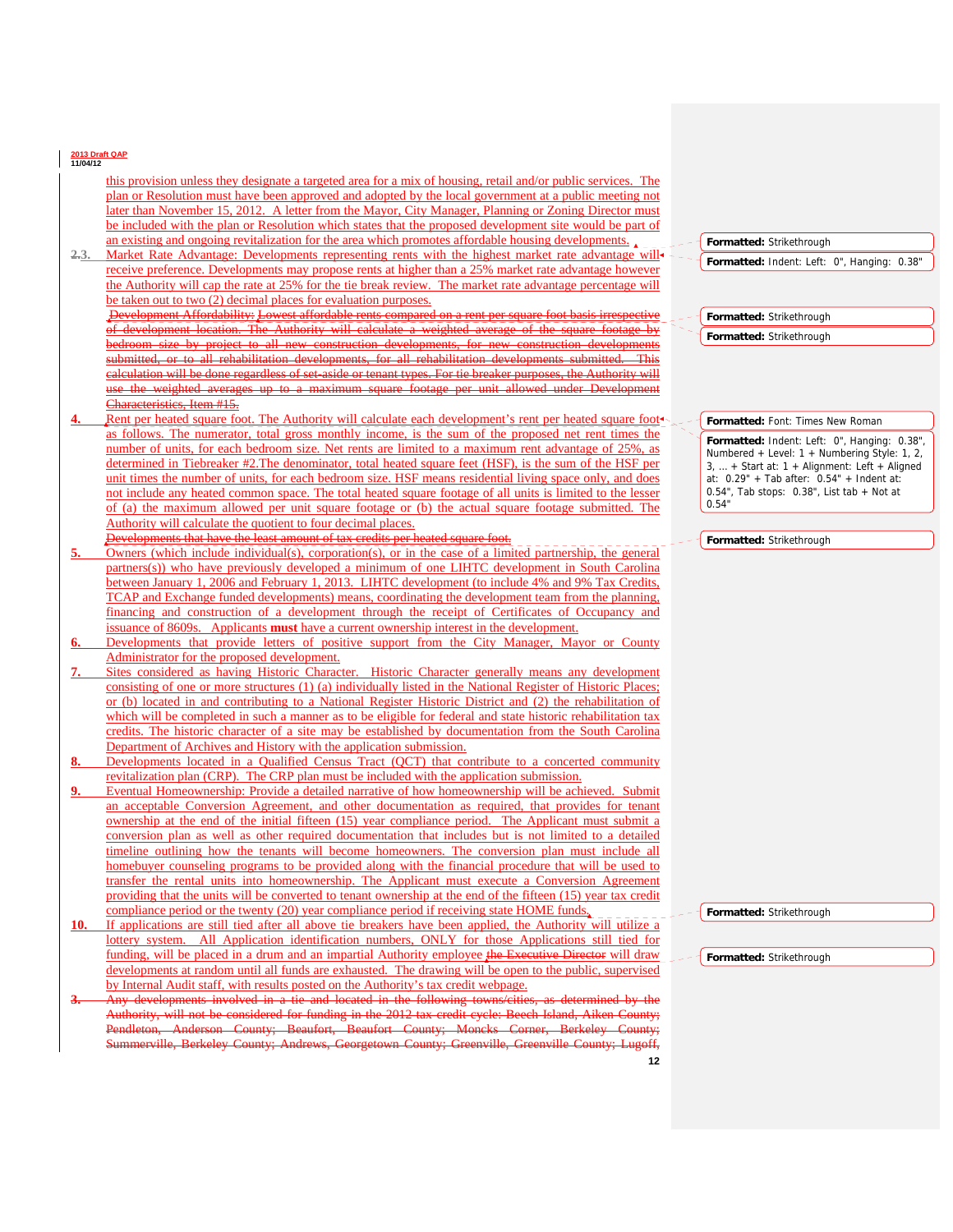County; Lancaster, Lancaster County; Columbia, Richland County; Columbia, Lexington County; Sumter, Sumter County. The Authority will determine the exact location of the development.

- **4.** Developments proposed for funding in the following underserved counties: Abbeville, Allendale, Bamberg, Barnwell, Calhoun, Cherokee, Chester, Chesterfield, Clarendon, Colleton, Dillon, Dorchester, Fairfield, Greenwood, Hampton, Jasper, Laurens, Lee, Marion, McCormick, Newberry Orangeburg, Pickens, Saluda, and Williamsburg.
- **5.** Sites located in a Community Revitalization Development Plan (CRDP) area will receive points. The CRDP must have been adopted not later than November 15, 2011. Evidence of such must be verified in writing by a City and/or County official and submitted with the application. The proposed development must be part of an existing and ongoing revitalization for the area that promotes affordable housing including single and multifamily housing developments. Evidence of past, current and planned revitalization efforts must be documented using photographs and specific addresses. Consolidated Plans for a County alone do not count as CRDP targeted areas.
- **6.** Owners (which include individual(s), corporation(s), or in the case of a limited partnership, the general artners(s)) who have previously developed a minimum of one LIHTC development in South Carolina. LIHTC development (to include 4% and 9% Tax Credits, TCAP and Exchange funded developments) means, coordinating the development team from the planning, financing and construction of a development through the receipt of Certificates of Occupancy and issuance of 8609s. Applicants **must**  have a current ownership interest in the development.
- **7.** Sites located in a Community Revitalization Development Plan (CRDP) area will receive points. The CRDP must have been adopted not later than November 15, 2011. Evidence of such must be verified in writing by a City and/or County official and submitted with the application. The proposed development must be part of an existing and ongoing revitalization for the area that promotes affordable housing including single and multifamily housing developments. Evidence of past, current and planned revitalization efforts must be documented using photographs and specific addresses. Consolidated Plans for a County alone do not count as CRDP targeted areas.
- **8.** Development design and affordability. The following development characteristics will be combined for an overall measurement of development quality and affordability: (1) lowest affordable rents compared on a rent per square foot basis irrespective of development location; (2) highest point score of amenities; (3) most durable construction; and (4) square footage as outlined herein. The Authority will calculate a weighted average of the square footage by bedroom size by project to all new construction developments, for new construction developments submitted, or to all rehabilitation developments, for all rehabilitation developments submitted. This calculation will be done regardless of set-aside or tenant types. For tie breaker purposes, the Authority will use the weighted averages up to a maximum sq. ft. per unit of 850 for 1 bedroom units, 1100 for two bedroom units, 1250 for three bedroom units, and 1400 for four bedroom units. These items are not meant to be used independently of each other and they are not listed in any particular order.
- **9.** Eventual Homeownership: Provide a detailed narrative of how homeownership will be achieved. Submit an acceptable Conversion Agreement, and other documentation as required, that provides for tenant ownership at the end of the initial fifteen (15) year compliance period. The Applicant must submit a conversion plan as well as other required documentation that includes but is not limited to a detailed timeline outlining how the tenants will become homeowners. The conversion plan must include all homebuyer counseling programs to be provided along with the financial procedure that will be used to transfer the rental units into homeownership. The Applicant must execute a Conversion Agreement providing that the units will be converted to tenant ownership at the end of the fifteen (15) year tax credit compliance period or the twenty (20) year compliance period if receiving state HOME funds.
- **10.** Sites considered as having Historic Character. Historic Character generally means any development consisting of one or more structures (1) (a) individually listed in the National Register of Historic Places; or (b) located in and contributing to a National Register Historic District and (2) the rehabilitation of which will be completed in such a manner as to be eligible for federal and state historic rehabilitation tax credits. The historic character of a site may be established by documentation from the South Carolina Department of Archives and History with the application submission.
- **11.** Developments located in a Qualified Census Tract (QCT) that contribute to a concerted Community Revitalization Development Plan (CRDP). The CRDP plan must be included with the application submission.
- 12. If applications are still tied after all above tie breakers have been applied, the Authority will utilize lottery system. All Application identification numbers, ONLY for those Applications still tied for system. All Application identification numbers, ONLY for those Applications still tied for funding, will be placed in a drum and the Executive Director will draw develop funds are exhausted.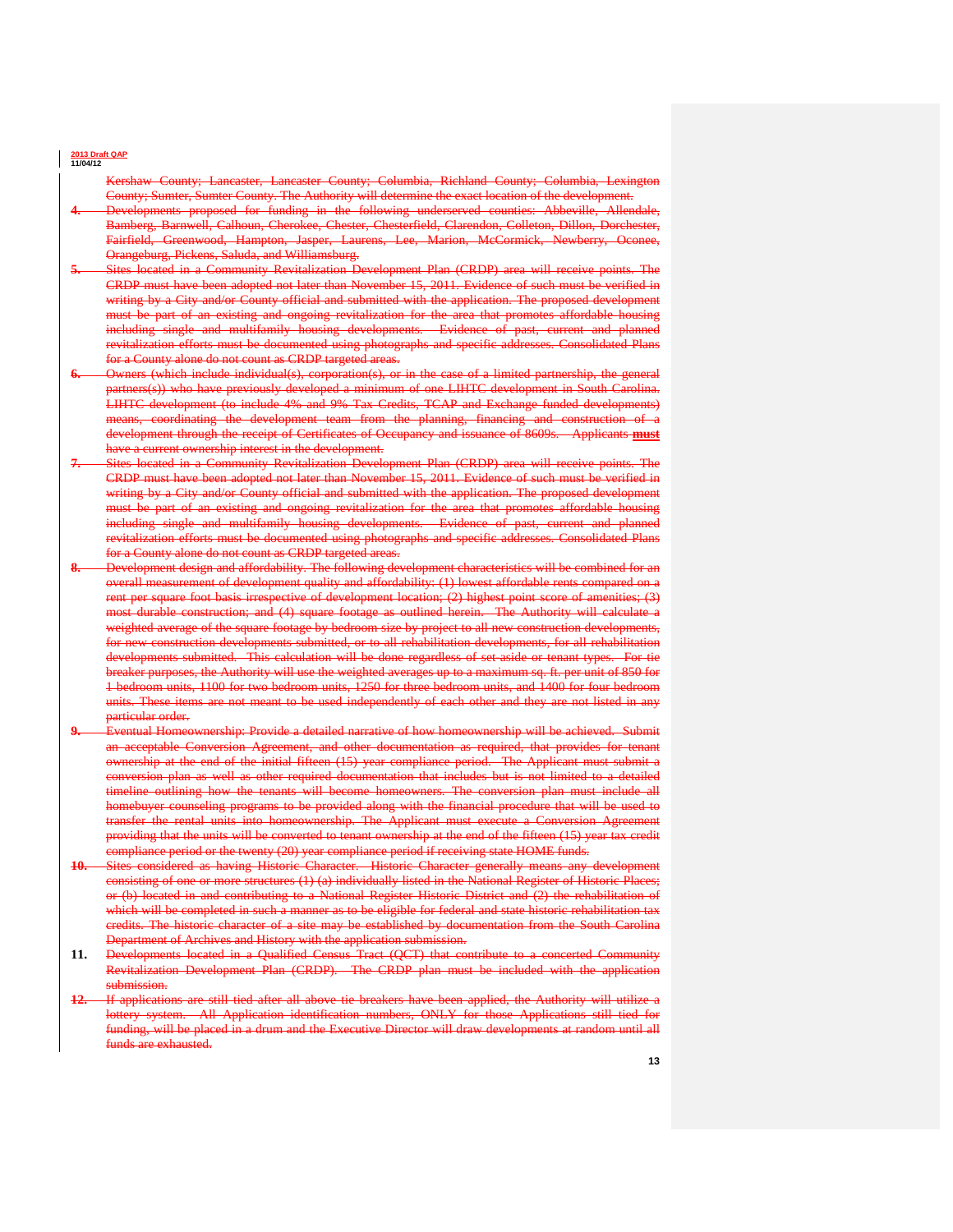

# **V. MANDATORY DESIGN CRITERIA**

The following mandatory design criteria **must be** included in the development design:

#### **For ALL Development Types:**

- **1.** Window coverings for each window, including glass doors, must be installed. Metal blinds are not permitted.
- **2.** All kitchen and bathroom interior cabinets must be solid wood or wood/plastic veneer products with dual slide tracks on drawers. New cabinets must have solid wood dual sidetrack drawers and no laminate or particleboard fronts for doors or drawer fronts. Cabinets shall meet the ANSI/KCMA A1 61.1 performance and construction standard for kitchen and vanity cabinets. Cabinets shall bear the certification seal of KCMA (Kitchen Cabinet Manufacturers Association).
- **3.** All entry doors must be metal-clad wood, steel or fiberglass doors that are insulated, paneled, and have a peephole. Deadbolt locks are required in entry doors. Dead bolt locks on entry doors should have "thumb latch" on interior side. Double keyed dead bolt locks are prohibited. The minimum clear width of all exterior doors shall be 34 inches.
- **4.** Bi-fold and sliding interior doors are prohibited. All doors must be side hinged.
- **5.** A landscaping plan must be submitted indicating areas to be sodded and landscaped. Landscaping plan(s) must follow any applicable landscape municipal ordinance. At a minimum, sod shall be installed on the front and side areas to a point twenty (20'-0") feet from the building(s). Landscaping may incorporate sod and drought resistant plants and shrubs. All disturbed areas not sodded must be seeded.
- **5.6.** All retention and/or detention ponds must be fenced in unless a letter is provided from the Department of Health and Environmental Control (DHEC) that a fence is not required. The storm water retention/detention basin design, maintenance and management shall be the sole responsibility of the owner/developer and shall be in strict accordance with all applicable federal, state, local and environmental regulations governing storm water retention/detention basins.
- **6.7.** A recreation area suitable for proposed tenant targeting:
	- **a)** For family developments (i) Playground for children located away from automobile traffic patterns with commercial quality play equipment (the playground area must have a minimum of four (4) separate pieces of equipment or a structure that encompasses a minimum of four (4) pieces of equipment) accessible to handicapped traffic and at least one permanently anchored, weather resistant bench, with a back, or (ii) an exercise room with a minimum of three nautilus-type workout machines (this room's square footage may be included in the minimum 1,200 sq. ft. community building);
	- **b**) For older persons developments (i) An exercise room with a minimum of three (3) nautilus type work-out machines (this room's square footage may be included in the minimum 1,200 sq. ft. community building), or (ii) a minimum of one gazebo, with seating, equipped with an Energy Star ceiling fan with light fixture.
- **7.8.** A new development sign at the entrance(s) to the complex affixed with a Fair Housing logo.
- **8.9.** Exterior lighting fixtures at all entry doors including individual apartment units, community buildings and common areas within the building(s). The fixtures at the individual apartment units are to be controlled from the interior of the unit.
- **9.10.** Enclosed trash dumpsters and/or compactors. The dumpster must be enclosed by solid fencing on at least three sides. The pad and approach pad to the dumpster must be concrete and not asphalt. The trash dumpster/compactor must be ADA accessible and located on an ADA accessible route.
- **10.11.** Roofing materials shall be anti-fungal shingles with a minimum 25-year warranty.
- **11.12.** The following Energy Star appliances must be provided in each unit: Full sized refrigerator-freezer, with ice maker, having a minimum size of fourteen (14) cubic feet.
- **12.13.** At least fourteen (14) SEER HVAC units must be installed. If the Physical Needs Assessment, completed for a rehabilitation development, does not recommend replacement of existing HVAC units in the development, this mandatory criterion is waived. However, any replacement HVAC units installed in the development must be at least fourteen (14) SEER. All refrigeration lines must be insulated. All developments must have central heat and air. Window units are not allowed for any development type.
- **13.14.** A laundry facility containing: (a) at least one (1) commercial washer and one (1) commercial dryer per twenty-four (24) units; and (b) adequate seating and at least one (1) table for folding clothes. For developments containing more than one hundred (100) rental units that also provide washer and dryer hookups in all units, a minimum of one (1) commercial washer and one (1) commercial dryer per thirty-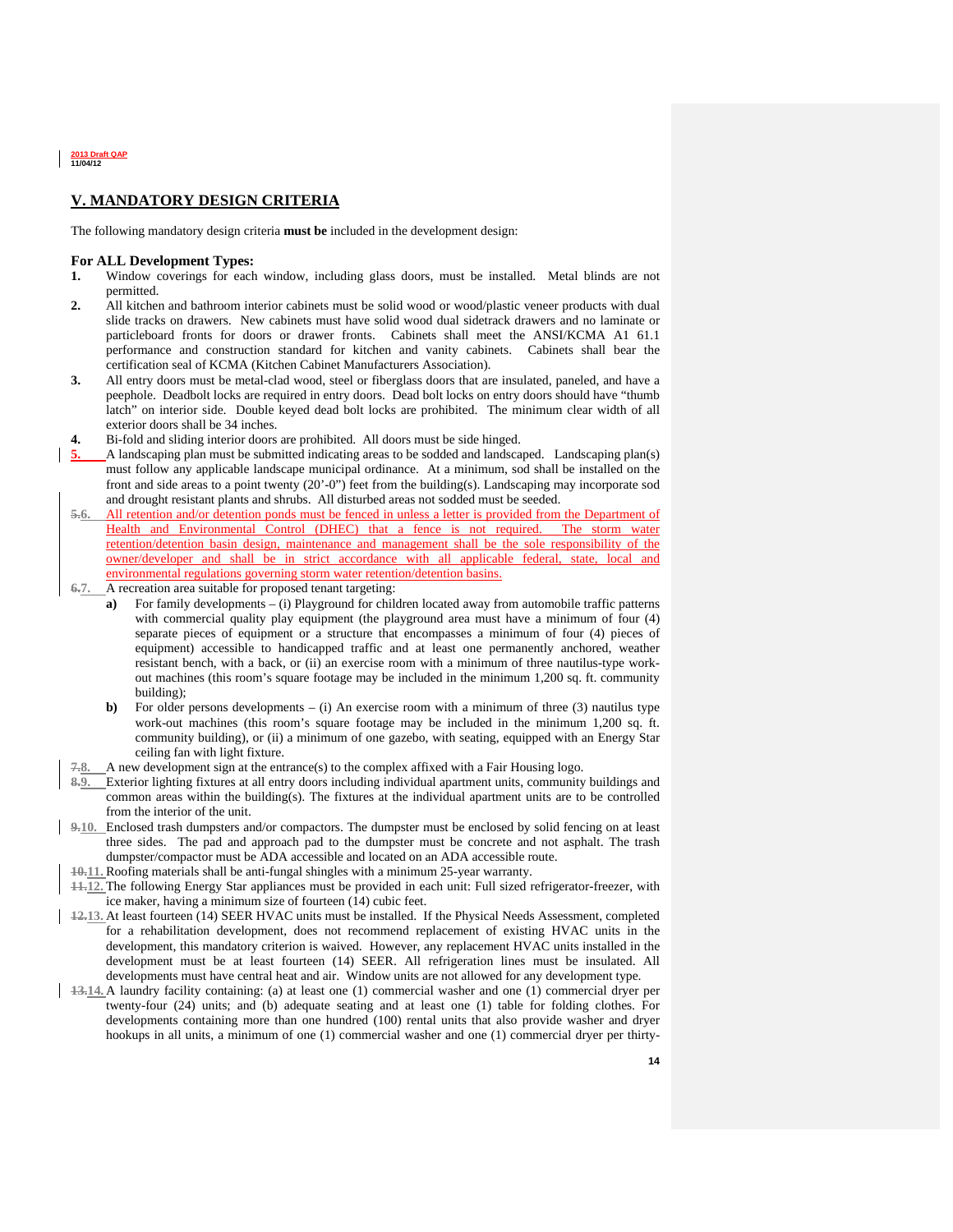two (32) units is required. Single family detached unit, townhouse, or duplex developments must provide a washer and dryer hookup in every unit. Developments providing washers and dryers in all rental units are not required to provide a laundry facility.

- **14.15.**Each unit must be equipped with a 5 lb. ABC rated dry chemical fire extinguisher readily accessible in the kitchen and mounted to accommodate handicapped accessible height in accessible units.
- **15.16.**Wall switch controlled Energy Star rated overhead lighting is required in all rooms.
- **16.17.** Sites located in a Radon Zone-1 (highest level) will require Radon Resistant New Construction Practices. Rehabilitation projects must meet the Radon Mitigation Standards as required by the Environmental Protection Agency.
- **17.18.** All new construction developments must submit a complete site specific soils report and boring site plan, not more than one year old at the time of submission of final plans and specifications, bound within the project specifications. Rehabilitation projects adding any new building foundations must submit a foundation specific soils report. The soils report and boring site plan must reflect the results of laboratory tests conducted on a minimum of one (1) soil boring per planned building location and a minimum total of two (2) soil borings at the planned paved areas of the development. A registered professional engineer or a certified testing agency with a current license to practice in the State of South Carolina must prepare the report. Rehabilitation projects adding any new building foundations must also submit a foundation specific soils report and boring site plan as stated above.
- **18.19.** Metal flashing or 20 mil polyethylene when used in conjunction with a self- adhering polyethylene laminate flashing, must be installed above all exterior door and window units.
- **19.20.** Mailboxes, playground and all exterior project amenities must be ADA accessible.
- **20.21.** Exterior wall insulation must have an overall R-11 minimum for the entire wall assembly and roof or attic insulation must have an R-30 rating minimum.
- **21.22.**Tub/shower units must have minimum dimensions of 30-inch width by 60-inch length and be equipped with anti-scald valves. All shower units without a tub must have minimum dimensions of 30-inch width by 48-inch length (ADA approved shower). All tubs in designated handicap accessible units must come complete with "factory- installed grab bars".
- **22.23.** Mirror length must extend to top of vanity backsplash with top of mirror a minimum of 6'-0" above finish floor. Framed decorative mirrors or medicine cabinets with mirrors are allowed with a minimum size of 14" x 24" and must be hung with the top of mirror a minimum of 6'-0" above finish floor. Vanity cabinets or a medicine cabinet shall be provided in all units. All cabinets in designated handicap accessible units must be installed at ADA mounting heights.
- **23.24.** Water heaters must be placed in drain pans with drain piping plumbed to disposal point as per the latest approved addition of the International Plumbing Code the outside.
- **24.25.** Pipe all Water Heater Temperature & Pressure (T&P) relief valve discharges to disposal point as per the latest approved edition of the International Plumbing Code. direct to exterior of building and elbow down to spill at 6" above finish grade.
- **25.26.** Exterior shutters (new not recycled) are required on all 100% vinyl siding buildings. Only existing rehabilitation developments may have 100% vinyl building exteriors.
- **26.27.** Roof gable vents must be made of aluminum or vinyl materials.

**27.28.** All attics must be vented.

- **28.29.** Carpet and Resilient flooring materials must meet minimum FHA standards.
- **30.** A minimum Each bedroom and hallway, etc. must have, as required by Code (local, state or Federal) of  $\frac{1}{2}$  two a hard-wired battery back-up smoke detector.  $\frac{1}{2}$  s are required per unit.
- **29.31.** A carbon monoxide detector must be installed in each unit with gas mechanical systems or gas appliances. Units with an attached garage must also have a carbon monoxide detector installed. A combination unit smoke detector and carbon monoxide detector can be used to meet this requirement.
- **30.32.** Pre-finished fascia and soffits must be vinyl covered, aluminum and/or perforated cementitious panels with vents.
- **31.33.** Gutter and downspout systems complete with splash blocks will be supplied surrounding all residential buildings.
- **32.34.** At a minimum, all developments must meet the 2006 International Energy Conservation Code.

#### **For ALL New Construction Developments:**

- **1.** All units must be equipped with an Energy Star rated dishwasher and an energy efficient rated hot water heater with an energy factor of 0.61 for gas or 0.93 for electric and will have manufacturer's data sheet submitted with plans.
- **2.** All units must have Energy Star rated windows and will have manufacturer's data sheet submitted with plans.

**Formatted:** Strikethrough

**Formatted:** Strikethrough

**Formatted:** Character scale: 100%, Not Expanded by / Condensed by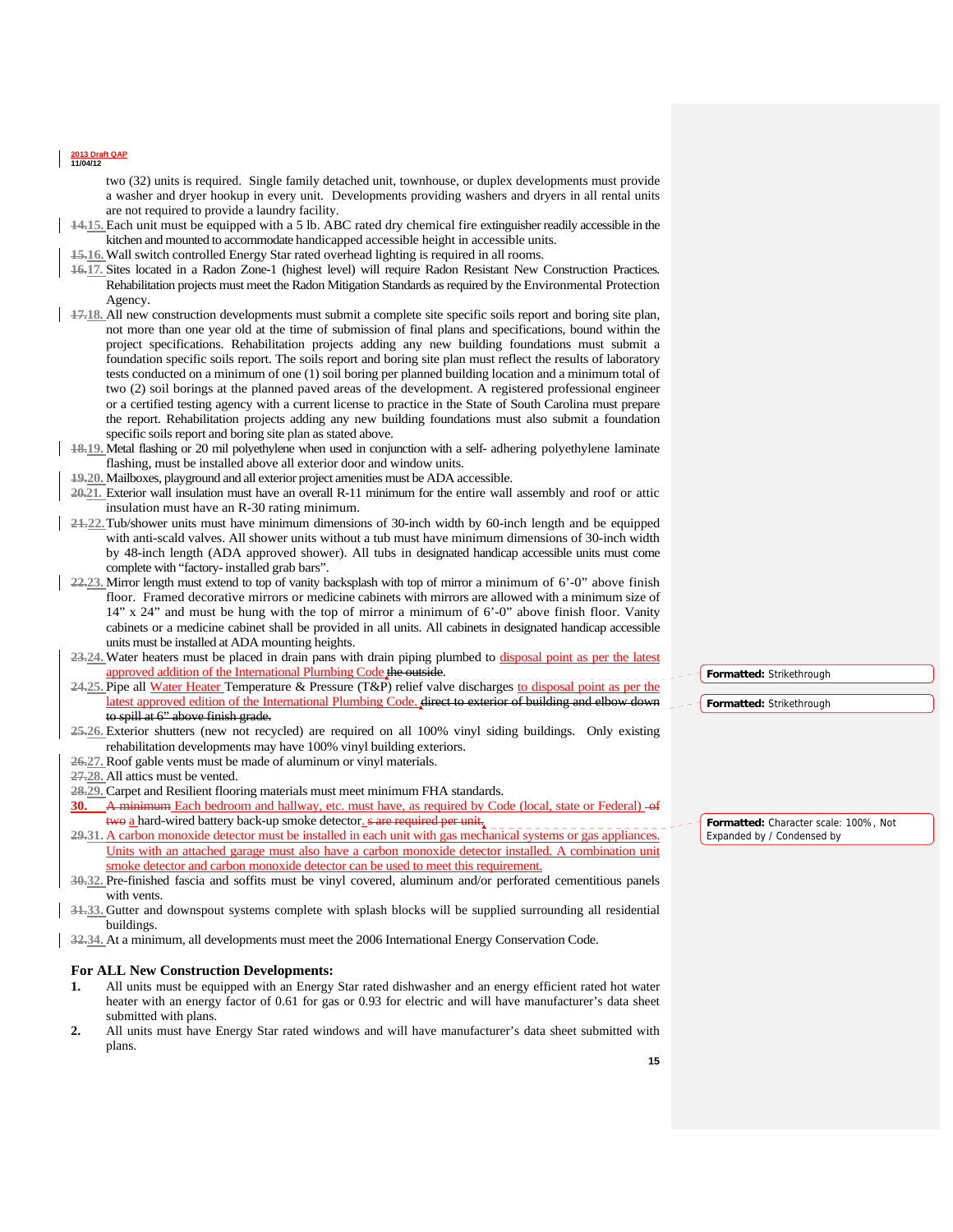- **3.** All units must have an Energy Star rated HVAC system and will have manufacturer's data sheet submitted with plans.
- **4.** Lighting must be in all common area corridors, stairwells, and the community room. Interior light fixtures to be fitted with Energy Star light bulbs.
- **5.** Low flow water saving features must be used- low flow showerheads, low flow kitchen and bathroom faucets, and low flow toilets and will have manufacturer's data sheet submitted with plans.
- **6.** Washer/dryer hookups in all units.
- **7.** A minimum 1200 square foot community building. Entire facility must be ADA compliant. The square footage counted towards this total may include a leasing office, an equipped exercise room, and an equipped computer center. Laundry rooms and storage/maintenance rooms will not be counted as part of the 1200 square foot minimum. For developments proposing the second phase of a previously completed contiguous tax credit development, the requirement for an additional 1200 square foot community building is waived. However, it is required that laundry facilities be provided to the new phase and must be constructed on the site of the proposed phase. The mandatory laundry facility requirements under Section V. Mandatory Design Criteria, item 13 must be met.
- **8.** All units pre-wired for cable television hook-ups in the living room and one (1) per bedroom.
- **9.** Units with three (3) or more bedrooms must have a minimum of two (2) full bathrooms.
- **10.** The minimum bedroom size for the primary bedroom in each unit must be at least 168 square feet. All other bedrooms must be a minimum 120 square feet. The minimum bedroom square footage excludes the closet space.
- **11.** All older persons (55+ years) and elderly developments will be one-story structures, or if greater than one story, all stories will be accessible by elevators.
- **12.** All sidewalks and walkways shall be a minimum of 36" in width and made of concrete and shall provide access to all parking spaces, front entryway doors, common amenities and driveways and shall be ADA compliant. Where ADA accessible routes, walkways, etc. are required within the development, clearly marked ramps, crosswalks, signage, etc. shall be furnished in accordance with ADA regulations.
- **13.** Sliding glass doors are prohibited.
- **14.** Water closets must be centered, at a minimum, 18 inches from sidewalls, or vanity/lavatories and bath tubs.
- **15.** Public use stairway components, such as stringers, treads, and risers must be constructed from steel or concrete. Handrails and pickets must be constructed from steel or aluminum.
- **16.** Patio and porch/balcony components used as part of the building shall have concrete slabs or decks and must be constructed so that no wood is exposed. Concealment shall be with materials such as aluminum or vinyl siding or cementitious materials. Structural wood columns shall be at a minimum 6" x 6" pressure treated columns concealed as noted above with properly sized fiberglass, high density urethane or aluminum columns. Columns must be installed on metal brackets/clips to prevent water seepage into the columns. Decorative rails and/or guard rail systems used at porches and patios shall be code compliant systems of vinyl, fiberglass or metal. Wood railings are not allowed.
- **17.** Wall Framing: Sound proofing or sound batt insulation is required between the stud framing in party walls. A sound rating of STC 54 is required.
- **18.** Fluorescent lighting is required in the kitchen.

#### **For ALL Single Family, Townhouse, and Duplex Developments:**

- **1.** All detached single family homes must contain a minimum of three (3) bedrooms and two (2) full bathrooms.
- **2.** All townhouses must contain a minimum of two (2) bedrooms and one and one-half bathrooms. At a minimum, a half bathroom must be located on the first floor.
- **3.** All duplexes must contain a minimum of two (2) bedrooms and one and one-half bathrooms.
- **4.** Developments must have concrete driveways, curbing at street and front entry walkways.<br> **4.** All new construction **D** developments must have a washer and dryer hookup in each unit.
- All new construction  $\frac{D}{D}$  developments must have a washer and dryer hookup in each unit.

#### **For ALL Rehabilitation Developments:**

Any of the following mandatory items (not to include repainting of the entire unit) replaced on or after January 1, 2006 are not required to be replaced as part of the rehabilitation.

- **1.** Replace and install new flooring in each unit. At a minimum, tile must be VCT or better.
- **2.** Entire unit (all rooms and ceilings) must be repainted.
- **3.** New bathroom fixtures must be installed to include the following:
	- **a)** New tub and new shower, re-glazing not allowed. Three piece surround insert is acceptable. All caulking must be replaced.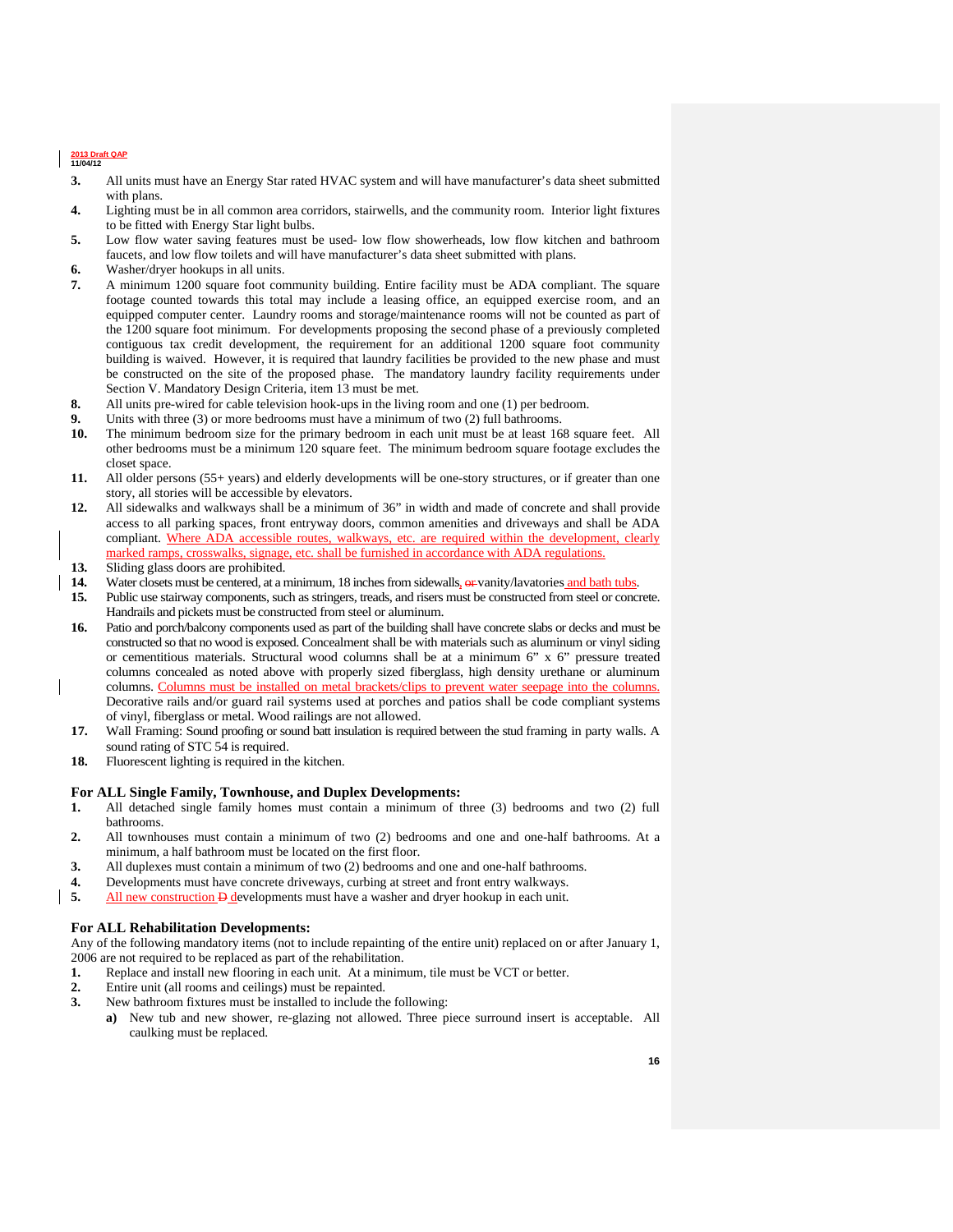- **b)** Replace sink, vanity and plumbing fixtures with new. Vanity to include, at a minimum, a pull out drawer and/or storage area.
- **c)** New toilet.
- **d)** Install new re-circulating exhaust fan.
- **e)** Install new water supply valves.
- **4.** New kitchen fixtures must be installed to include the following:
	- **a)** Dual track sliding drawers.
		- **b)** New double sink and plumbing fixtures.
		- **c)** New stove with re-circulating exhaust fan.
	- **d)** New Energy Star rated refrigerator, with ice maker that is a minimum of 14 cubic feet.
	- **e)** Install new water supply valves.
- **5.** All entry doors must be steel or fiberglass doors that are insulated, paneled, and have a peephole.
- **6.** New Energy Star hot water heaters with an energy factor greater than 0.61.
- **7.** Replace all windows with insulated, double pane glass in either vinyl or aluminum framing.
- **8.** All units wired for high speed (broadband) Internet hook-up with at least one (1) centrally located connection port or wireless computer network. All wires to be hidden.
- **9.** Units with existing washer/dryer connections must replace and install new water supply fixtures and valves.
- **10.** All older persons (55+ years) and elderly acquisition/rehabilitation developments may have more than one-story, provided that existing elevators, receiving regular maintenance, are in good working condition as of the Application submittal date and service all upper level rental units. Those developments without existing elevators will be required to install elevators.
- **11.** Window blinds and exterior window screens to be replaced.
- **12.** Replace all damaged and worn interior doors, jams, frames, and hardware.

#### **For ALL Adaptive Reuse Developments:**

The definition of "adaptive reuse" is the conversion of an existing non-residential building(s) into a residential building(s). The architect must certify on **Exhibit G** that the development will meet the following requirements:

- **1.** A minimum of fifty percent (50%) of the square footage of each existing building(s) must be converted to residential use; and
- **2.** If additional buildings/units are constructed to provide additional space, the total square footage of the previously existing building(s) must constitute a minimum of fifty percent (50%) of the total square footage of the entire development.

# **VI. ADMINISTRATION OF THE QUALIFIED ALLOCATION PLAN**

The Authority reserves the right to resolve all conflicts, inconsistencies, or ambiguities, if any, in the QAP or that arise in administering, operating, or managing the reservation and/or allocation of the LIHTC Program. The Authority, at its sole discretion, reserves the right to allocate housing tax credits in a manner not in accordance with this QAP. At such time, or either a reasonable time thereafter, the Authority shall, as required by Section  $42(m)(1)(A)(iv)$  of the Code, provide a written explanation to the general public of its reasons for making such allocation. The Authority further reserves the right, at its sole discretion, to modify or waive, on a case-by-case basis, any provision of this QAP or the LIHTC Manual that is not required by the Code. In any case where compliance with the QAP or LIHTC Manual produces unusual hardship or difficulty and the Code or regulations do not require the provision, the application of such provision may be waived in the Authority's sole discretion upon a showing of substantial need and any other evidence as requested by the Authority.

The Authority reserves the right to withhold the issuance of a Form 8609 for any development or building that is determined at the Authority's sole discretion **not to have been constructed in accordance with the representations** contained in the development descriptions and certified to in **Exhibit G** by the architect.

The QAP and LIHTC Manual are intended to provide sufficient information to prospective LIHTC applicants. However, due to the complexity of the program and the housing development process in general, not every potential circumstance is covered in the QAP or LIHTC Manual. The Authority will interpret the policies and guidelines contained in the QAP and LIHTC Manual upon review of an application for tax credits, and may accept or reject an application based on its interpretation. Applicants are strongly encouraged to seek guidance from Authority staff regarding any situation not explicitly addressed in the QAP or LIHTC Manual prior to submitting an application. However, the Authority reserves all rights in processing the applications. The